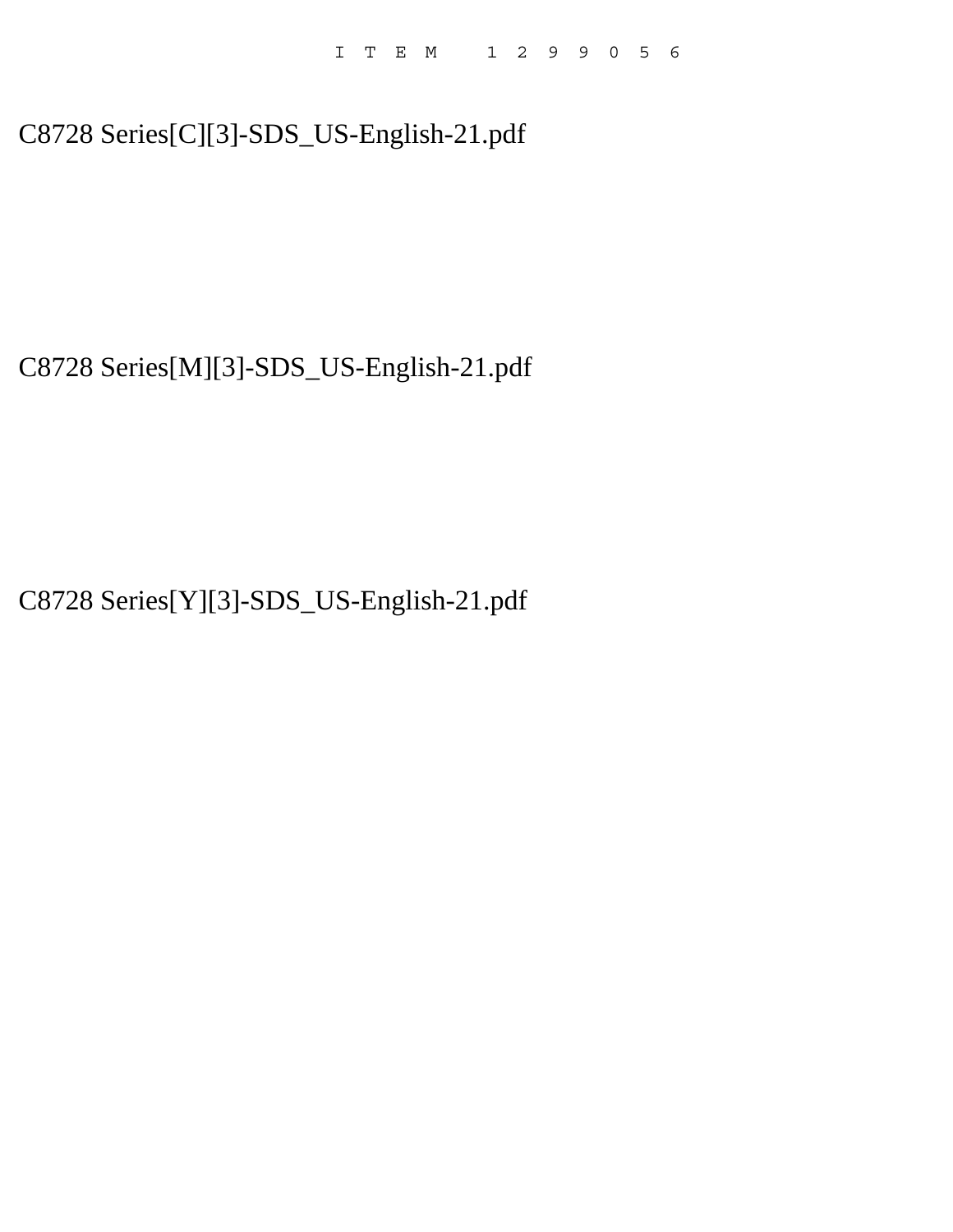

# **SAFETY DATA SHEET**

# **1. Identification**

| <b>Product identifier</b>       | C8728 Series[C][3]                                                                                                                                                                                                                         |
|---------------------------------|--------------------------------------------------------------------------------------------------------------------------------------------------------------------------------------------------------------------------------------------|
| Other means of identification   | Not available.                                                                                                                                                                                                                             |
| Recommended use                 | Inkjet printing                                                                                                                                                                                                                            |
| <b>Recommended restrictions</b> | None known.                                                                                                                                                                                                                                |
| <b>Company identification</b>   | ΗP<br>1501 Page Mill Road<br>Palo Alto, CA 94304-1112<br>United States<br>Telephone 650-857-5020                                                                                                                                           |
|                                 | HP health effects line<br>(Toll-free within the US) 1-800-457-4209<br>(Direct) 1-760-710-0048<br><b>HP Customer Care Line</b><br>(Toll-free within the US) 1-800-474-6836<br>(Direct) 1-208-323-2551<br>Email: hpcustomer.inquiries@hp.com |

# **2. Hazard(s) identification**

| <b>Physical hazards</b>                      | Not classified.                                                                                                                                                                                                        |
|----------------------------------------------|------------------------------------------------------------------------------------------------------------------------------------------------------------------------------------------------------------------------|
| <b>Health hazards</b>                        | Not classified.                                                                                                                                                                                                        |
| <b>Environmental hazards</b>                 | Not classified.                                                                                                                                                                                                        |
| <b>OSHA defined hazards</b>                  | Not classified.                                                                                                                                                                                                        |
| Label elements                               |                                                                                                                                                                                                                        |
| <b>Hazard symbol</b>                         | None.                                                                                                                                                                                                                  |
| Signal word                                  | None.                                                                                                                                                                                                                  |
| <b>Hazard statement</b>                      | Not available.                                                                                                                                                                                                         |
| <b>Precautionary statement</b>               |                                                                                                                                                                                                                        |
| <b>Prevention</b>                            | Not available.                                                                                                                                                                                                         |
| <b>Response</b>                              | Not available.                                                                                                                                                                                                         |
| <b>Storage</b>                               | Not available.                                                                                                                                                                                                         |
| <b>Disposal</b>                              | Not available.                                                                                                                                                                                                         |
| Hazard(s) not otherwise<br>classified (HNOC) | Complete toxicity data are not available for this specific formulation.                                                                                                                                                |
|                                              | Potential routes of overexposure to this product are skin and eye contact.<br>Inhalation of vapor and ingestion are not expected to be significant routes of exposure for this<br>product under normal use conditions. |

**Supplemental information** This product is not classified as hazardous according to OSHA CFR 1910.1200 (HazCom 2012).

# **3. Composition/information on ingredients**

**Mixtures**

| <b>Chemical name</b>          | Common name and synonyms | <b>CAS number</b> | $\frac{0}{0}$ |
|-------------------------------|--------------------------|-------------------|---------------|
| Water                         |                          | 7732-18-5         | 65-75         |
| 1,5-pentanediol               |                          | $111 - 29 - 5$    | ~10           |
| 2-pyrrolidone                 |                          | 616-45-5          | < 7.5         |
| Magnesium nitrate hexahydrate |                          | 10377-60-3        | < 7.5         |
| Ammonium nitrate              |                          | 6484-52-2         | 2.5           |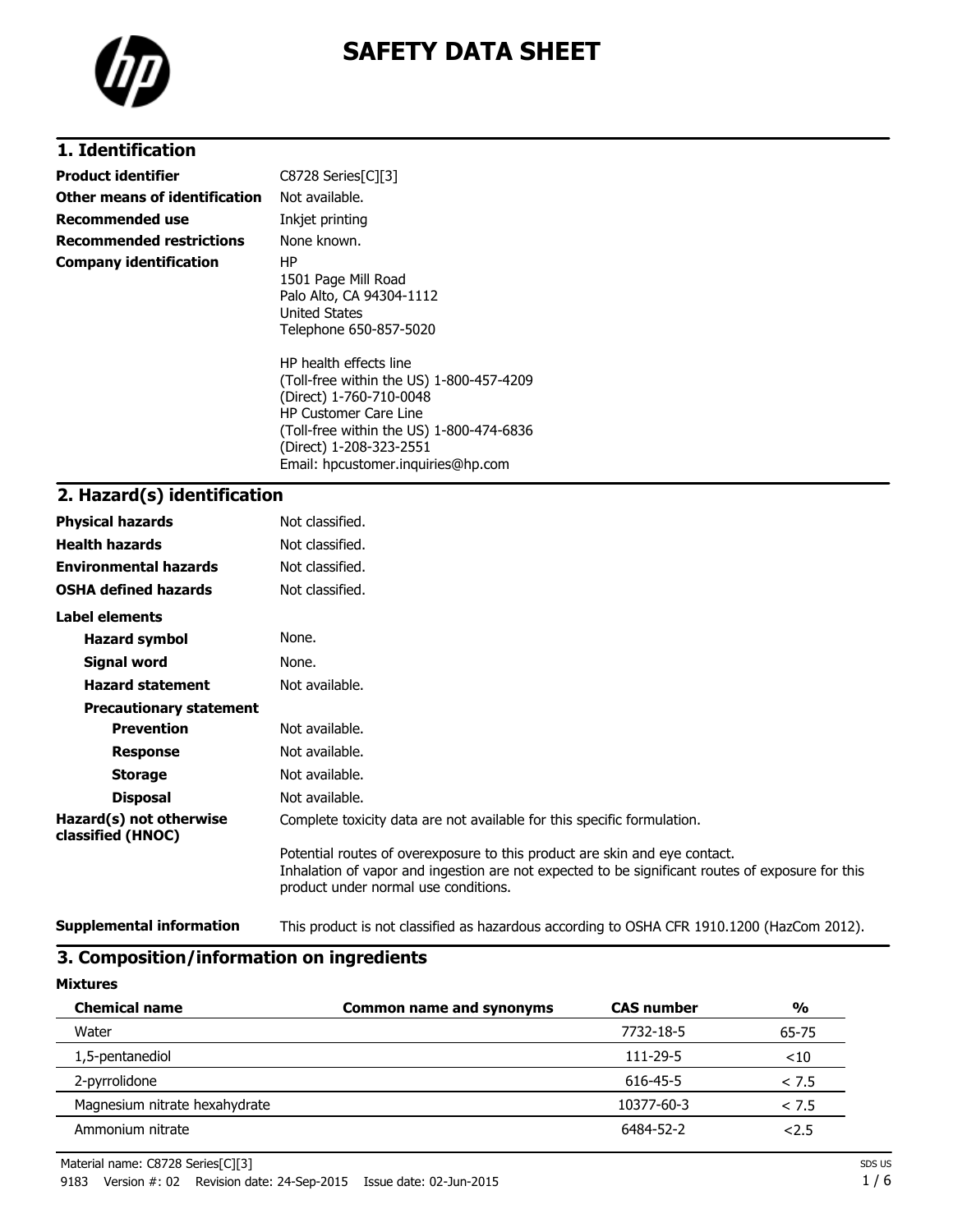| <b>Chemical name</b>                                                             | <b>Common name and synonyms</b>                                                                                                                                                                       | <b>CAS number</b> | $\frac{1}{2}$ |
|----------------------------------------------------------------------------------|-------------------------------------------------------------------------------------------------------------------------------------------------------------------------------------------------------|-------------------|---------------|
| Cyan colorant                                                                    |                                                                                                                                                                                                       | Proprietary       | < 2.5         |
| <b>Composition comments</b>                                                      | This ink supply contains an aqueous ink formulation.<br>This product has been evaluated using criteria specified in 29 CFR 1910.1200 (Hazard<br>Communication Standard).                              |                   |               |
| 4. First-aid measures                                                            |                                                                                                                                                                                                       |                   |               |
| <b>Inhalation</b>                                                                | Move to fresh air. If symptoms persist, get medical attention.                                                                                                                                        |                   |               |
| <b>Skin contact</b>                                                              | Wash affected areas thoroughly with mild soap and water. Get medical attention if irritation<br>develops or persists.                                                                                 |                   |               |
| Eye contact                                                                      | Do not rub eyes. Immediately flush with large amounts of clean, warm water (low pressure) for at<br>least 15 minutes or until particles are removed. If irritation persists get medical attention.    |                   |               |
| <b>Ingestion</b>                                                                 | If ingestion of a large amount does occur, seek medical attention.                                                                                                                                    |                   |               |
| Most important<br>symptoms/effects, acute and<br>delayed                         | Not available.                                                                                                                                                                                        |                   |               |
| 5. Fire-fighting measures                                                        |                                                                                                                                                                                                       |                   |               |
| Suitable extinguishing media                                                     | For small (incipient) fires, use media such as foam, sand, dry chemical, or carbon dioxide.<br>For large fires use very large (flooding) quantities of water and/or foam, applied as a mist or spray. |                   |               |
| <b>Unsuitable extinguishing</b><br>media                                         | None known.                                                                                                                                                                                           |                   |               |
| <b>Specific hazards arising from</b><br>the chemical                             | Not applicable.                                                                                                                                                                                       |                   |               |
| <b>Special protective equipment</b><br>and precautions for<br>firefighters       | Not available.                                                                                                                                                                                        |                   |               |
| <b>Specific methods</b>                                                          | None established.                                                                                                                                                                                     |                   |               |
| 6. Accidental release measures                                                   |                                                                                                                                                                                                       |                   |               |
| <b>Personal precautions,</b><br>protective equipment and<br>emergency procedures | Wear appropriate personal protective equipment.                                                                                                                                                       |                   |               |
| <b>Methods and materials for</b><br>containment and cleaning up                  | Dike the spilled material, where this is possible. Absorb with inert absorbent such as dry clay, sand<br>or diatomaceous earth, commercial sorbents, or recover using pumps.                          |                   |               |
| <b>Environmental precautions</b>                                                 | Do not let product enter drains. Do not flush into surface water or sanitary sewer system.                                                                                                            |                   |               |
| 7. Handling and storage                                                          |                                                                                                                                                                                                       |                   |               |
| <b>Precautions for safe handling</b>                                             | Avoid contact with skin, eyes and clothing.                                                                                                                                                           |                   |               |
| <b>Conditions for safe storage,</b><br>including any<br>incompatibilities        | Keep out of the reach of children. Keep away from excessive heat or cold.                                                                                                                             |                   |               |
| 8. Exposure controls/personal protection                                         |                                                                                                                                                                                                       |                   |               |
| <b>Occupational exposure limits</b>                                              | No exposure limits noted for ingredient(s).                                                                                                                                                           |                   |               |
| <b>Biological limit values</b>                                                   | No biological exposure limits noted for the ingredient(s).                                                                                                                                            |                   |               |
| <b>Exposure guidelines</b>                                                       | Exposure limits have not been established for this product.                                                                                                                                           |                   |               |
| <b>Appropriate engineering</b><br>controls                                       | Use in a well ventilated area.                                                                                                                                                                        |                   |               |
|                                                                                  | Individual protection measures, such as personal protective equipment                                                                                                                                 |                   |               |
| <b>Eye/face protection</b>                                                       | Not available.                                                                                                                                                                                        |                   |               |
| <b>Skin protection</b>                                                           |                                                                                                                                                                                                       |                   |               |
| <b>Hand protection</b>                                                           | Not available.                                                                                                                                                                                        |                   |               |
| <b>Other</b>                                                                     | Not available.                                                                                                                                                                                        |                   |               |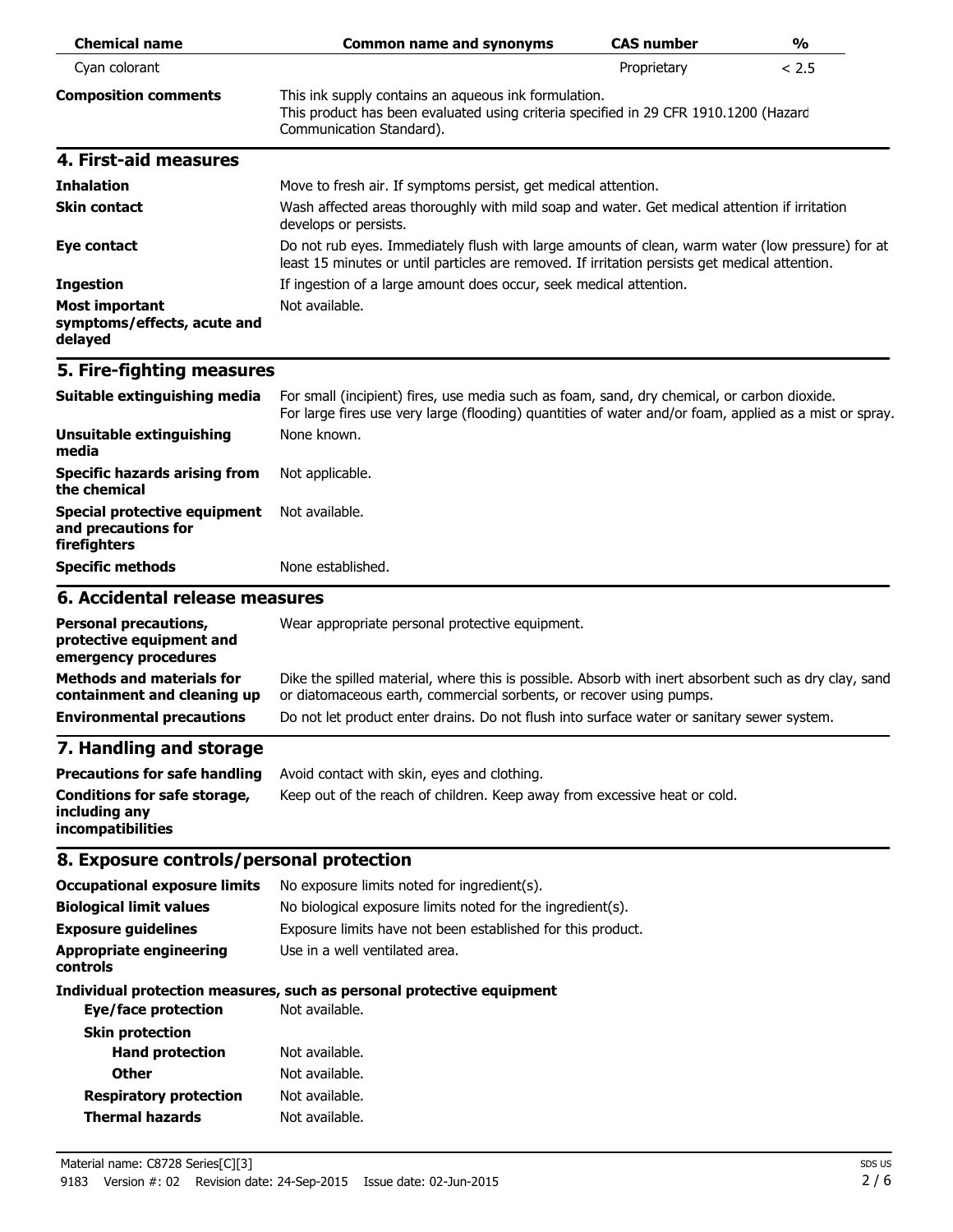| 9. Physical and chemical properties               |                                                           |
|---------------------------------------------------|-----------------------------------------------------------|
| <b>Appearance</b>                                 | Not available.                                            |
| <b>Physical state</b>                             | Liquid.                                                   |
| Color                                             | Cyan                                                      |
| Odor                                              | Not available.                                            |
| <b>Odor threshold</b>                             | Not available.                                            |
| рH                                                | $6.2 - 6.8$                                               |
| <b>Melting point/freezing point</b>               | Not available.                                            |
| Initial boiling point and<br>boiling range        | Not determined                                            |
| <b>Flash point</b>                                | $>= 200.0$ °F ( $>= 93.3$ °C) Pensky-Martens Closed Cup   |
| <b>Evaporation rate</b>                           | Not determined                                            |
| <b>Flammability (solid, gas)</b>                  | Not available.                                            |
| Upper/lower flammability or explosive limits      |                                                           |
| Flammability limit - lower Not determined<br>(%)  |                                                           |
| <b>Flammability limit -</b><br>upper $(% )$       | Not available.                                            |
| <b>Explosive limit - lower</b><br>(9/6)           | Not available.                                            |
| <b>Explosive limit - upper</b><br>(%)             | Not available.                                            |
| <b>Vapor pressure</b>                             | Not available.                                            |
| Solubility(ies)                                   |                                                           |
| <b>Solubility (water)</b>                         | Soluble in water                                          |
| <b>Partition coefficient</b><br>(n-octanol/water) | Not available.                                            |
| <b>Auto-ignition temperature</b>                  | Not available.                                            |
| <b>Decomposition temperature</b>                  | Not available.                                            |
| <b>Viscosity</b>                                  | $>= 2 cp$                                                 |
| <b>Other information</b>                          |                                                           |
| <b>Specific gravity</b>                           | $1 - 1.2$                                                 |
| <b>Other information</b>                          | For other VOC regulatory data/information see Section 15. |
| VOC (Weight %)                                    | $<$ 338 g/l                                               |
|                                                   |                                                           |

# **10. Stability and reactivity Reactivity** Not available.

| <b>REACLIVILY</b>                            | nvu avallable.                                                                                                                                   |
|----------------------------------------------|--------------------------------------------------------------------------------------------------------------------------------------------------|
| <b>Chemical stability</b>                    | Stable under recommended storage conditions.                                                                                                     |
| <b>Possibility of hazardous</b><br>reactions | Will not occur.                                                                                                                                  |
| <b>Conditions to avoid</b>                   | Not available.                                                                                                                                   |
| <b>Incompatible materials</b>                | Incompatible with strong bases and oxidizing agents.                                                                                             |
| <b>Hazardous decomposition</b><br>products   | Upon decomposition, this product may yield gaseous nitrogen oxides, carbon monoxide, carbon<br>dioxide and/or low molecular weight hydrocarbons. |
|                                              |                                                                                                                                                  |

# **11. Toxicological information**

| Symptoms related to the<br>physical, chemical and<br>toxicological characteristics | Not available. |
|------------------------------------------------------------------------------------|----------------|
| <b>Information on toxicological effects</b>                                        |                |

**Acute toxicity** Based on available data, the classification criteria are not met.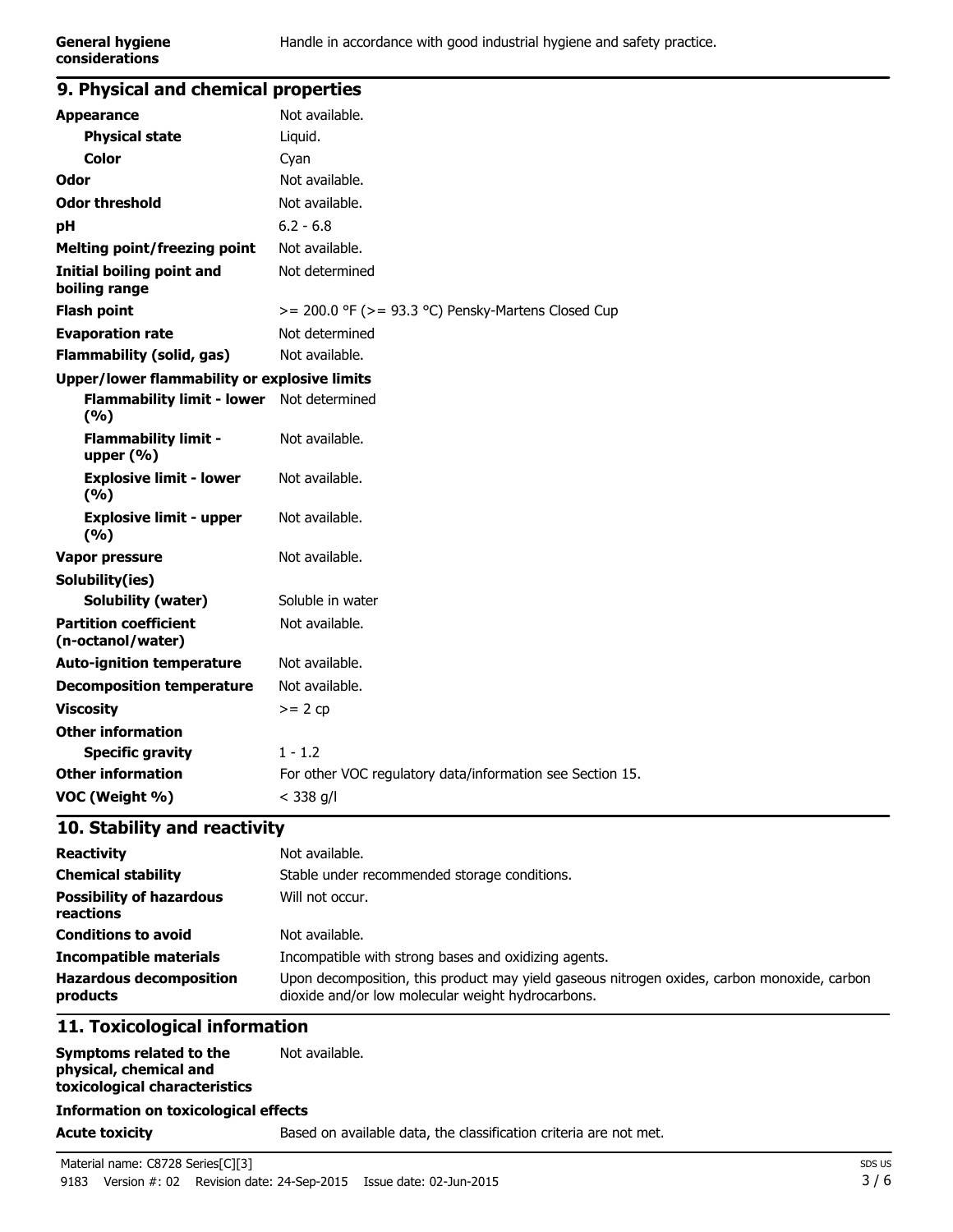| <b>Skin corrosion/irritation</b>                             | Based on available data, the classification criteria are not met.                     |                        |
|--------------------------------------------------------------|---------------------------------------------------------------------------------------|------------------------|
| Serious eye damage/eye<br>irritation                         | Based on available data, the classification criteria are not met.                     |                        |
| <b>Respiratory or skin sensitization</b>                     |                                                                                       |                        |
| <b>Respiratory sensitization</b>                             | Based on available data, the classification criteria are not met.                     |                        |
| <b>Skin sensitization</b>                                    | Based on available data, the classification criteria are not met.                     |                        |
| <b>Germ cell mutagenicity</b>                                | Based on available data, the classification criteria are not met.                     |                        |
| Carcinogenicity                                              | Based on available data, the classification criteria are not met.                     |                        |
| <b>Reproductive toxicity</b>                                 | Based on available data, the classification criteria are not met.                     |                        |
| <b>Specific target organ toxicity</b><br>- single exposure   | Based on available data, the classification criteria are not met.                     |                        |
| <b>Specific target organ toxicity</b><br>- repeated exposure | Based on available data, the classification criteria are not met.                     |                        |
| <b>Aspiration hazard</b>                                     | Based on available data, the classification criteria are not met.                     |                        |
| <b>Further information</b>                                   | Complete toxicity data are not available for this specific formulation                |                        |
|                                                              | Refer to Section 2 for potential health effects and Section 4 for first aid measures. |                        |
| <b>Components</b>                                            | <b>Species</b>                                                                        | <b>Test Results</b>    |
| 2-pyrrolidone (CAS 616-45-5)                                 |                                                                                       |                        |
| Acute                                                        |                                                                                       |                        |
| Oral                                                         |                                                                                       |                        |
| LD50                                                         | Guinea pig                                                                            | 6500 mg/kg             |
|                                                              | Rat                                                                                   | 6500 mg/kg             |
| Ammonium nitrate (CAS 6484-52-2)                             |                                                                                       |                        |
| Acute                                                        |                                                                                       |                        |
| Inhalation                                                   |                                                                                       |                        |
| <b>LC50</b>                                                  | Rat                                                                                   | $> 88.8$ mg/l, 4 Hours |
| Oral                                                         |                                                                                       |                        |
| LD50                                                         | Rat                                                                                   | 2217 mg/kg             |

#### **12. Ecological information**

| <b>Ecotoxicity</b>                                                 |                  |                                                                |                         |
|--------------------------------------------------------------------|------------------|----------------------------------------------------------------|-------------------------|
| <b>Product</b>                                                     |                  | <b>Species</b>                                                 | <b>Test Results</b>     |
| Cyan ink (CAS Mixture)                                             |                  |                                                                |                         |
| Aquatic                                                            |                  |                                                                |                         |
| Acute                                                              |                  |                                                                |                         |
| Fish                                                               | <b>LC50</b>      | Fathead minnow (Pimephales promelas) $\leq$ 400 mg/l, 96 hours |                         |
| <b>Components</b>                                                  |                  | <b>Species</b>                                                 | <b>Test Results</b>     |
| 2-pyrrolidone (CAS 616-45-5)                                       |                  |                                                                |                         |
| Aquatic                                                            |                  |                                                                |                         |
| Crustacea                                                          | EC <sub>50</sub> | Water flea (Daphnia pulex)                                     | 13.21 mg/l, 48 hours    |
| Ammonium nitrate (CAS 6484-52-2)                                   |                  |                                                                |                         |
| <b>Aquatic</b>                                                     |                  |                                                                |                         |
| Crustacea                                                          | <b>EC50</b>      | Daphnia                                                        | 100, 48 Hours           |
| <b>Fish</b>                                                        | <b>LC50</b>      | Fish                                                           | 100, 96 Hours           |
| Cyan colorant (CAS Proprietary)                                    |                  |                                                                |                         |
| Aquatic                                                            |                  |                                                                |                         |
| Crustacea                                                          | EC <sub>50</sub> | Daphnia                                                        | 50 - 100 mg/l, 48 Hours |
| Persistence and degradability                                      | Not available.   |                                                                |                         |
| <b>Bioaccumulative potential</b>                                   |                  | No data available on bioaccumulation.                          |                         |
| Partition coefficient n-octanol / water (log Kow)<br>2-pyrrolidone |                  | $-0.85$                                                        |                         |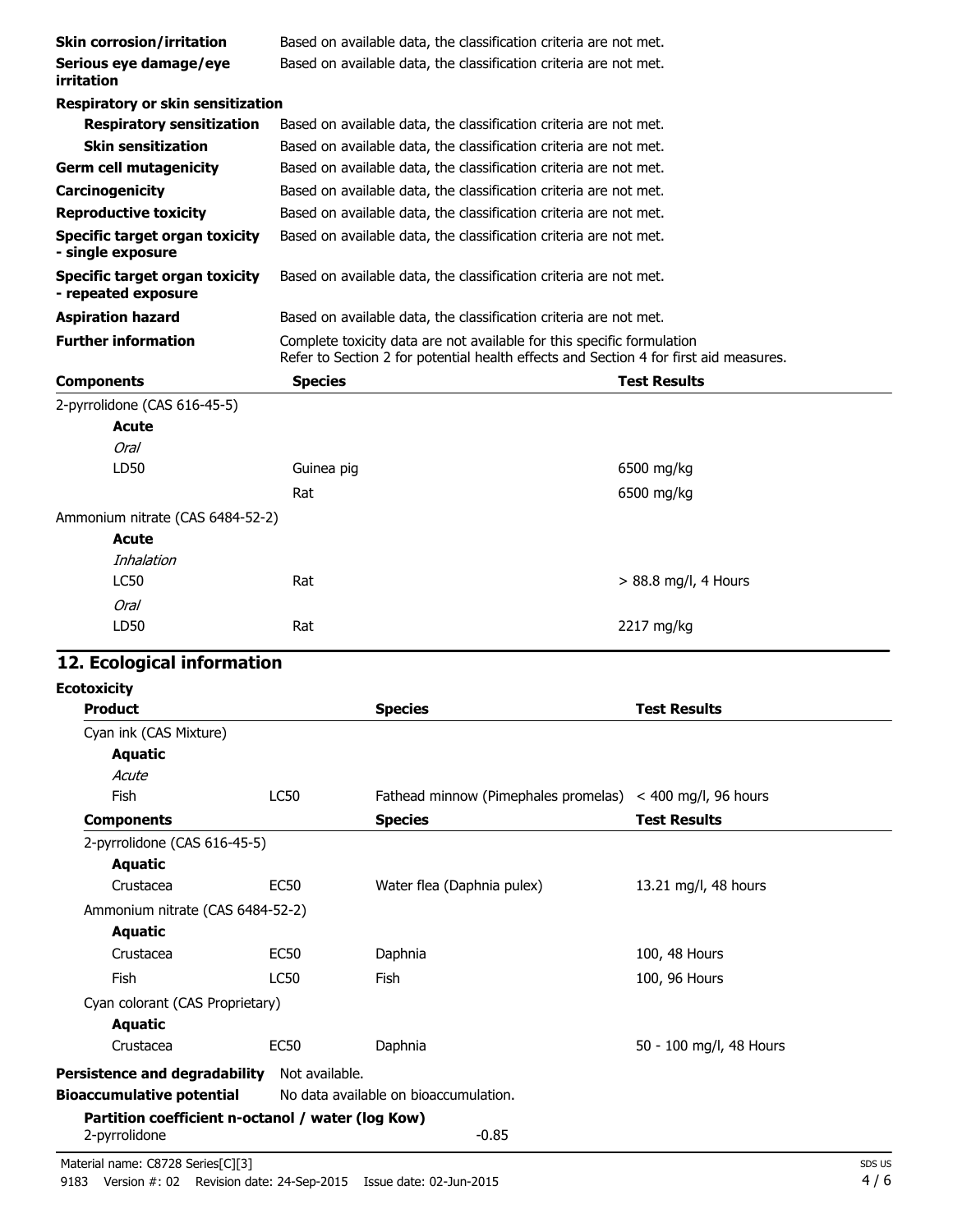#### **13. Disposal considerations Disposal instructions** Do not allow this material to drain into sewers/water supplies. Dispose of waste material according to Local, State, Federal, and Provincial Environmental Regulations. HP's Planet Partners (trademark) supplies recycling program enables simple, convenient recycling of HP original inkjet and LaserJet supplies. For more information and to determine if this service is available in your location, please visit http://www.hp.com/recycle.

## **14. Transport information**

#### **DOT**

Not regulated as dangerous goods.

#### **IATA**

Not regulated as dangerous goods.

#### **IMDG**

Not regulated as dangerous goods.

#### **ADR**

Not regulated as dangerous goods.

**Further information** Not a dangerous good under DOT, IATA, ADR, IMDG, or RID.

#### **15. Regulatory information**

#### **US federal regulations** US TSCA 12(b): Does not contain listed chemicals.

#### **TSCA Section 12(b) Export Notification (40 CFR 707, Subpt. D)**

Not regulated.

**CERCLA Hazardous Substance List (40 CFR 302.4)**

Not listed.

#### **SARA 304 Emergency release notification**

Not regulated.

**OSHA Specifically Regulated Substances (29 CFR 1910.1001-1050)**

Not listed.

#### **Superfund Amendments and Reauthorization Act of 1986 (SARA)**

No

**Hazard categories** Immediate Hazard - No Delayed Hazard - No Fire Hazard - No Pressure Hazard - No Reactivity Hazard - No

#### **SARA 302 Extremely hazardous substance**

Not listed.

| SARA 311/312 |                    |  |
|--------------|--------------------|--|
|              | Hazardous chemical |  |

## **Other federal regulations**

**Safe Drinking Water Act (SDWA)** Not regulated.

#### **US state regulations**

#### **US. Massachusetts RTK - Substance List**

2-pyrrolidone (CAS 616-45-5) Ammonium nitrate (CAS 6484-52-2)

# **US. New Jersey Worker and Community Right-to-Know Act**

Ammonium nitrate (CAS 6484-52-2)

# **US. Pennsylvania Worker and Community Right-to-Know Law**

2-pyrrolidone (CAS 616-45-5) Ammonium nitrate (CAS 6484-52-2)

## **US. Rhode Island RTK**

Not regulated.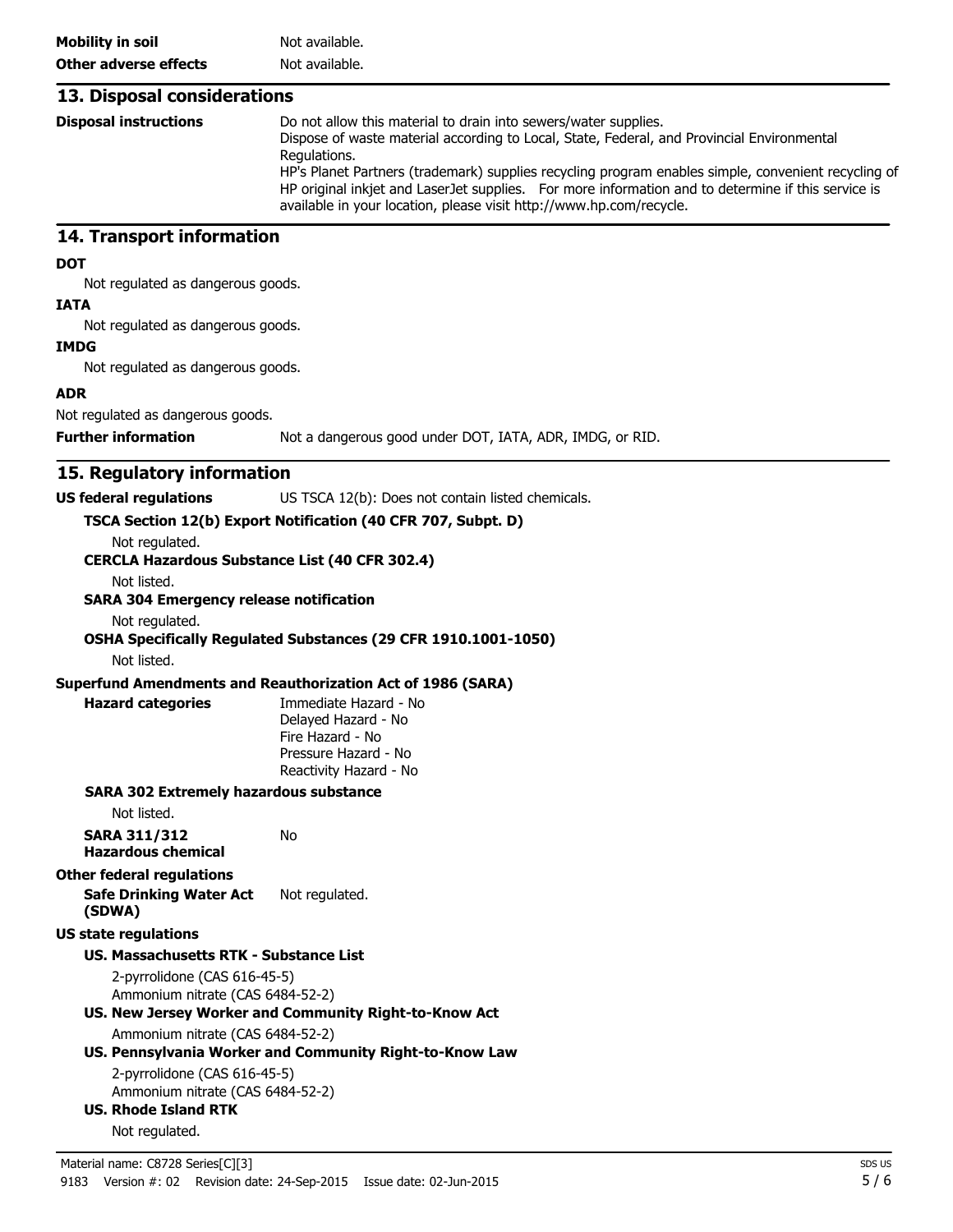| <b>US. California Proposition 65</b><br>Not Listed. |                                                                                                                                                                                                                                                                                                                                                                                                                                                                                                                      |
|-----------------------------------------------------|----------------------------------------------------------------------------------------------------------------------------------------------------------------------------------------------------------------------------------------------------------------------------------------------------------------------------------------------------------------------------------------------------------------------------------------------------------------------------------------------------------------------|
| <b>Other information</b>                            | VOC content (less water, less exempt compounds) = $<$ 1120 g/L (U.S. requirement, not for<br>emissions)<br>VOC data based on formulation (Organic compounds minus solids)                                                                                                                                                                                                                                                                                                                                            |
| <b>Regulatory information</b>                       | All chemical substances in this HP product have been notified or are exempt from notification under<br>chemical substances notification laws in the following countries: US (TSCA), EU (EINECS/ELINCS),<br>Switzerland, Canada (DSL/NDSL), Australia, Japan, Philippines, South Korea, New Zealand, and<br>China.                                                                                                                                                                                                    |
|                                                     | 16. Other information, including date of preparation or last revision                                                                                                                                                                                                                                                                                                                                                                                                                                                |
| <b>Issue date</b>                                   | 02-Jun-2015                                                                                                                                                                                                                                                                                                                                                                                                                                                                                                          |
| <b>Revision date</b>                                | 24-Sep-2015                                                                                                                                                                                                                                                                                                                                                                                                                                                                                                          |
| <b>Version #</b>                                    | 02                                                                                                                                                                                                                                                                                                                                                                                                                                                                                                                   |
| <b>Disclaimer</b>                                   | This Safety Data Sheet document is provided without charge to customers of HP. Data is the most<br>current known to HP at the time of preparation of this document and is believed to be accurate. It<br>should not be construed as guaranteeing specific properties of the products as described or<br>suitability for a particular application. This document was prepared to the requirements of the<br>jurisdiction specified in Section 1 above and may not meet regulatory requirements in other<br>countries. |
| <b>Manufacturer information</b>                     | HP<br>1501 Page Mill Road<br>Palo Alto, CA 94304-1112 US<br>Direct 1-650-857-5020                                                                                                                                                                                                                                                                                                                                                                                                                                    |

**Explanation of abbreviations**

| American Conference of Governmental Industrial Hygienists           |
|---------------------------------------------------------------------|
| <b>Chemical Abstracts Service</b>                                   |
| Comprehensive Environmental Response Compensation and Liability Act |
| Code of Federal Regulations                                         |
| Cleveland Open Cup                                                  |
| Department of Transportation                                        |
| Emergency Planning and Community Right-to-Know Act (aka SARA)       |
| International Agency for Research on Cancer                         |
| National Institute for Occupational Safety and Health               |
| National Toxicology Program                                         |
| Occupational Safety and Health Administration                       |
| Permissible Exposure Limit                                          |
| Resource Conservation and Recovery Act                              |
| Recommended                                                         |
| Recommended Exposure Limit                                          |
| Superfund Amendments and Reauthorization Act of 1986                |
| Short-Term Exposure Limit                                           |
| Toxicity Characteristics Leaching Procedure                         |
| <b>Threshold Limit Value</b>                                        |
| <b>Toxic Substances Control Act</b>                                 |
| Volatile Organic Compounds                                          |
|                                                                     |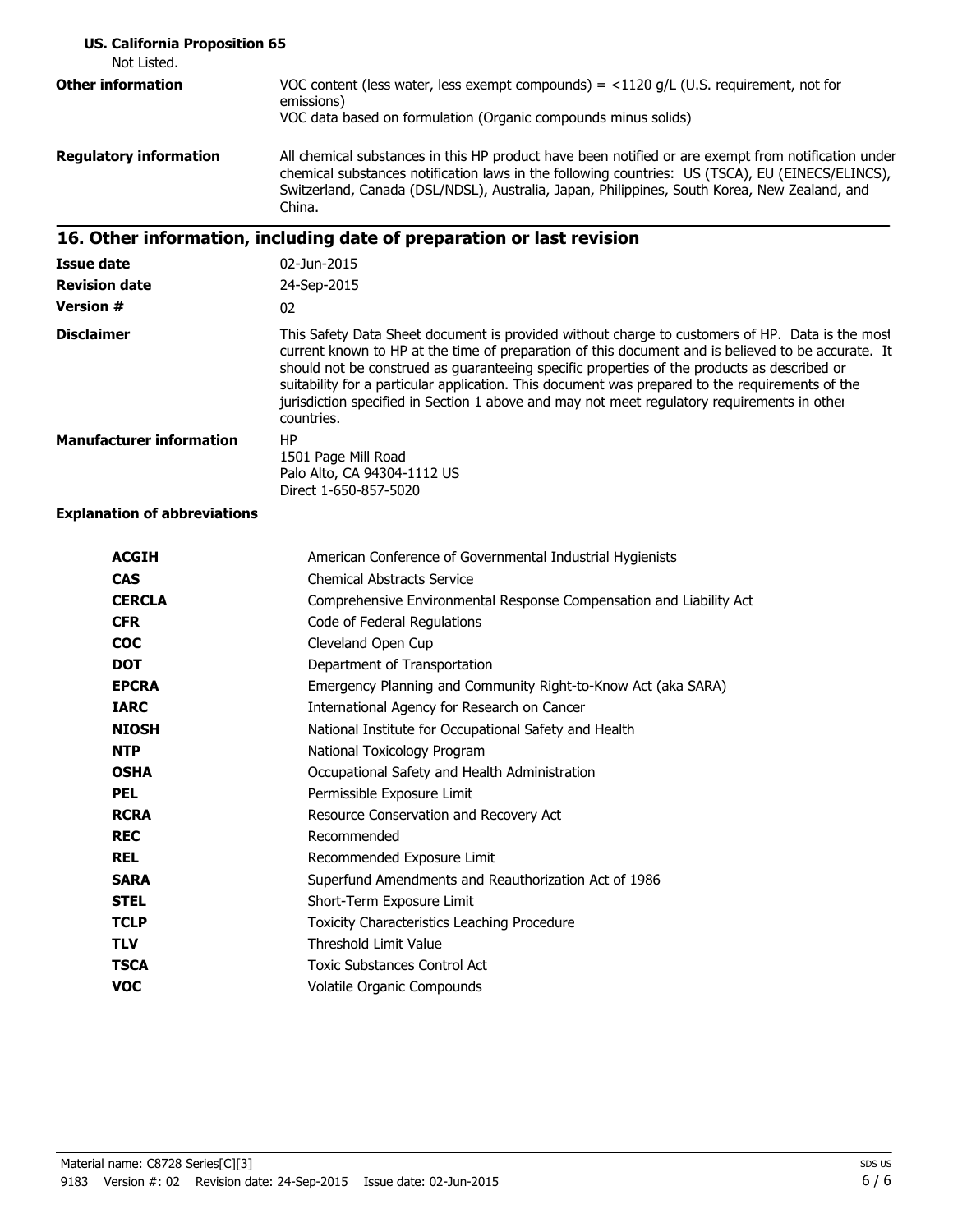

# **SAFETY DATA SHEET**

# **1. Identification**

| <b>Product identifier</b>       | C8728 Series[M][3]                                                                                                                                                                                                                         |
|---------------------------------|--------------------------------------------------------------------------------------------------------------------------------------------------------------------------------------------------------------------------------------------|
| Other means of identification   | Not available.                                                                                                                                                                                                                             |
| <b>Recommended use</b>          | Inkjet printing                                                                                                                                                                                                                            |
| <b>Recommended restrictions</b> | None known.                                                                                                                                                                                                                                |
| <b>Company identification</b>   | HP<br>1501 Page Mill Road<br>Palo Alto, CA 94304-1112<br>United States<br>Telephone 650-857-5020                                                                                                                                           |
|                                 | HP health effects line<br>(Toll-free within the US) 1-800-457-4209<br>(Direct) 1-760-710-0048<br><b>HP Customer Care Line</b><br>(Toll-free within the US) 1-800-474-6836<br>(Direct) 1-208-323-2551<br>Email: hpcustomer.inguiries@hp.com |

### **2. Hazard(s) identification**

| <b>Physical hazards</b>                      | Not classified.                                                                                                                                                                                                                                                                                |
|----------------------------------------------|------------------------------------------------------------------------------------------------------------------------------------------------------------------------------------------------------------------------------------------------------------------------------------------------|
| <b>Health hazards</b>                        | Not classified.                                                                                                                                                                                                                                                                                |
| <b>Environmental hazards</b>                 | Not classified.                                                                                                                                                                                                                                                                                |
| <b>OSHA defined hazards</b>                  | Not classified.                                                                                                                                                                                                                                                                                |
| Label elements                               |                                                                                                                                                                                                                                                                                                |
| <b>Hazard symbol</b>                         | None.                                                                                                                                                                                                                                                                                          |
| Signal word                                  | None.                                                                                                                                                                                                                                                                                          |
| <b>Hazard statement</b>                      | Not available.                                                                                                                                                                                                                                                                                 |
| <b>Precautionary statement</b>               |                                                                                                                                                                                                                                                                                                |
| <b>Prevention</b>                            | Not available.                                                                                                                                                                                                                                                                                 |
| <b>Response</b>                              | Not available.                                                                                                                                                                                                                                                                                 |
| <b>Storage</b>                               | Not available.                                                                                                                                                                                                                                                                                 |
| <b>Disposal</b>                              | Not available.                                                                                                                                                                                                                                                                                 |
| Hazard(s) not otherwise<br>classified (HNOC) | Potential routes of overexposure to this product are skin and eye contact. Inhalation of vapor and<br>ingestion are not expected to be significant routes of exposure for this product under normal use<br>conditions. Complete toxicity data are not available for this specific formulation. |
| <b>Supplemental information</b>              | This product is not classified as hazardous according to OSHA CFR 1910.1200 (HazCom 2012).                                                                                                                                                                                                     |

#### **3. Composition/information on ingredients**

| <b>Chemical name</b>                       | <b>Common name and synonyms</b> | <b>CAS number</b> | $\frac{0}{0}$ |
|--------------------------------------------|---------------------------------|-------------------|---------------|
| Water                                      |                                 | 7732-18-5         | 65-75         |
| 2-pyrrolidone                              |                                 | 616-45-5          | < 7.5         |
| Magnesium nitrate hexahydrate              |                                 | 10377-60-3        | < 7.5         |
| Substituted napthalenesulfonate salt<br>#8 |                                 | Proprietary       | < 5           |
| Ammonium nitrate                           |                                 | 6484-52-2         | < 2.5         |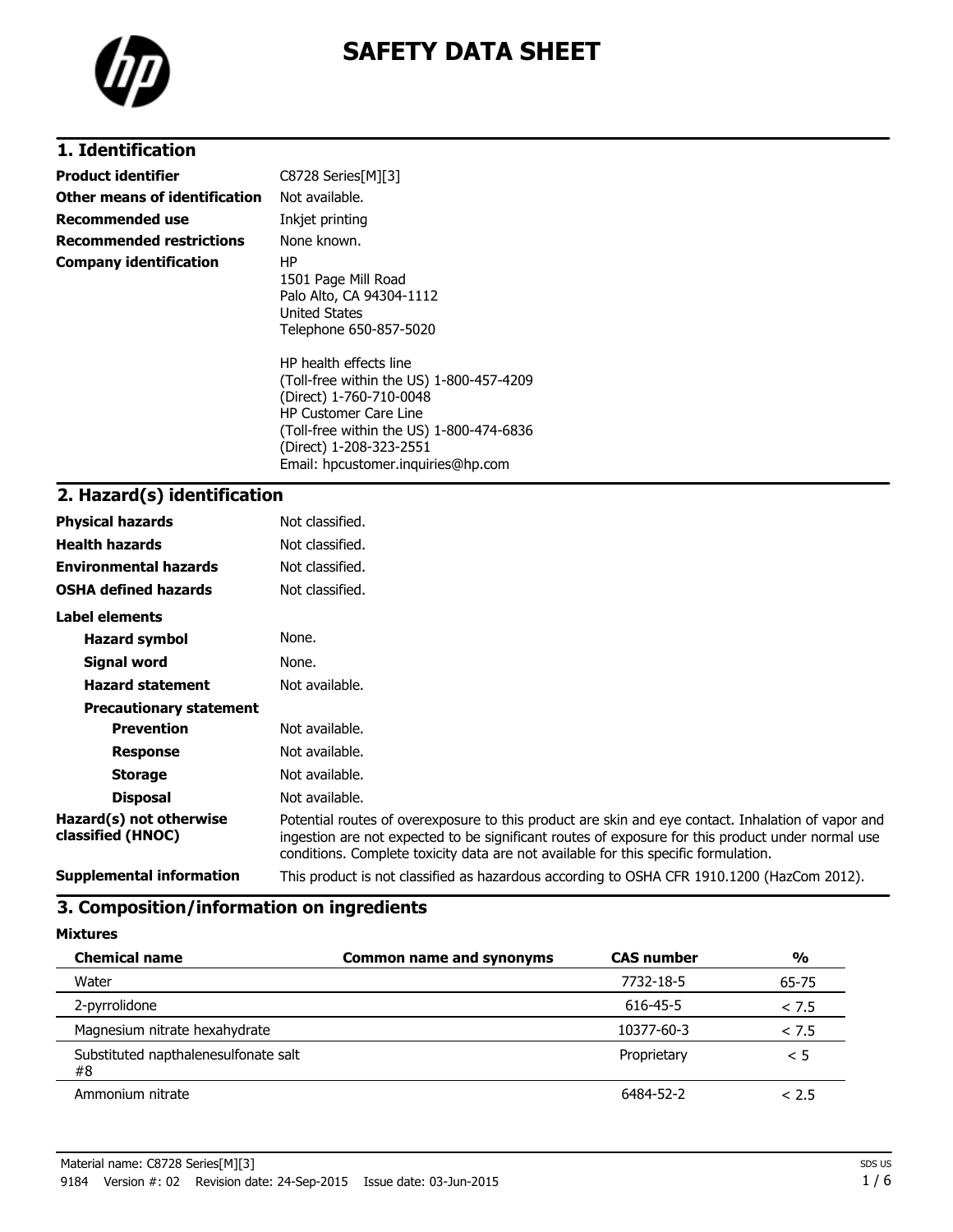| <b>Composition comments</b> | This ink supply contains an aqueous ink formulation.<br>This product has been evaluated using criteria specified in 29 CFR 1910.1200 (Hazard<br>Communication Standard). |
|-----------------------------|--------------------------------------------------------------------------------------------------------------------------------------------------------------------------|
|                             |                                                                                                                                                                          |

| 4. First-aid measures                                    |                                                                                                                                                                                                    |
|----------------------------------------------------------|----------------------------------------------------------------------------------------------------------------------------------------------------------------------------------------------------|
| <b>Inhalation</b>                                        | Move to fresh air. If symptoms persist, get medical attention.                                                                                                                                     |
| <b>Skin contact</b>                                      | Wash affected areas thoroughly with mild soap and water. If irritation persists get medical<br>attention.                                                                                          |
| Eye contact                                              | Do not rub eyes. Immediately flush with large amounts of clean, warm water (low pressure) for at<br>least 15 minutes or until particles are removed. If irritation persists get medical attention. |
| <b>Ingestion</b>                                         | If ingestion of a large amount does occur, seek medical attention.                                                                                                                                 |
| Most important<br>symptoms/effects, acute and<br>delayed | Not available.                                                                                                                                                                                     |

# **5. Fire-fighting measures**

| Suitable extinguishing media                                               | For small (incipient) fires, use media such as foam, sand, dry chemical, or carbon dioxide.<br>For large fires use very large (flooding) quantities of water and/or foam, applied as a mist or spray. |
|----------------------------------------------------------------------------|-------------------------------------------------------------------------------------------------------------------------------------------------------------------------------------------------------|
| Unsuitable extinguishing<br>media                                          | None known.                                                                                                                                                                                           |
| <b>Specific hazards arising from</b><br>the chemical                       | Not applicable.                                                                                                                                                                                       |
| <b>Special protective equipment</b><br>and precautions for<br>firefighters | Not available.                                                                                                                                                                                        |
| Specific methods                                                           | None established.                                                                                                                                                                                     |

# **6. Accidental release measures**

| <b>Personal precautions,</b><br>protective equipment and<br>emergency procedures | Wear appropriate personal protective equipment.                                            |
|----------------------------------------------------------------------------------|--------------------------------------------------------------------------------------------|
| <b>Methods and materials for</b><br>containment and cleaning up                  | Not available.                                                                             |
| <b>Environmental precautions</b>                                                 | Do not let product enter drains. Do not flush into surface water or sanitary sewer system. |

# **7. Handling and storage**

| <b>Precautions for safe handling</b>                                      | Avoid contact with skin, eyes and clothing.                               |
|---------------------------------------------------------------------------|---------------------------------------------------------------------------|
| Conditions for safe storage,<br>including any<br><i>incompatibilities</i> | Keep out of the reach of children. Keep away from excessive heat or cold. |

# **8. Exposure controls/personal protection**

| <b>Occupational exposure limits</b>        | No exposure limits noted for ingredient(s).                            |
|--------------------------------------------|------------------------------------------------------------------------|
| <b>Biological limit values</b>             | No biological exposure limits noted for the ingredient(s).             |
| <b>Exposure quidelines</b>                 | Exposure limits have not been established for this product.            |
| <b>Appropriate engineering</b><br>controls | Use in a well ventilated area.                                         |
|                                            | Individual protection measures, such as personal protective equipment  |
| Eye/face protection                        | Not available.                                                         |
| <b>Skin protection</b>                     |                                                                        |
| <b>Hand protection</b>                     | Not available.                                                         |
| <b>Other</b>                               | Not available.                                                         |
| <b>Respiratory protection</b>              | Not available.                                                         |
| <b>Thermal hazards</b>                     | Not available.                                                         |
| <b>General hygiene</b><br>considerations   | Handle in accordance with good industrial hygiene and safety practice. |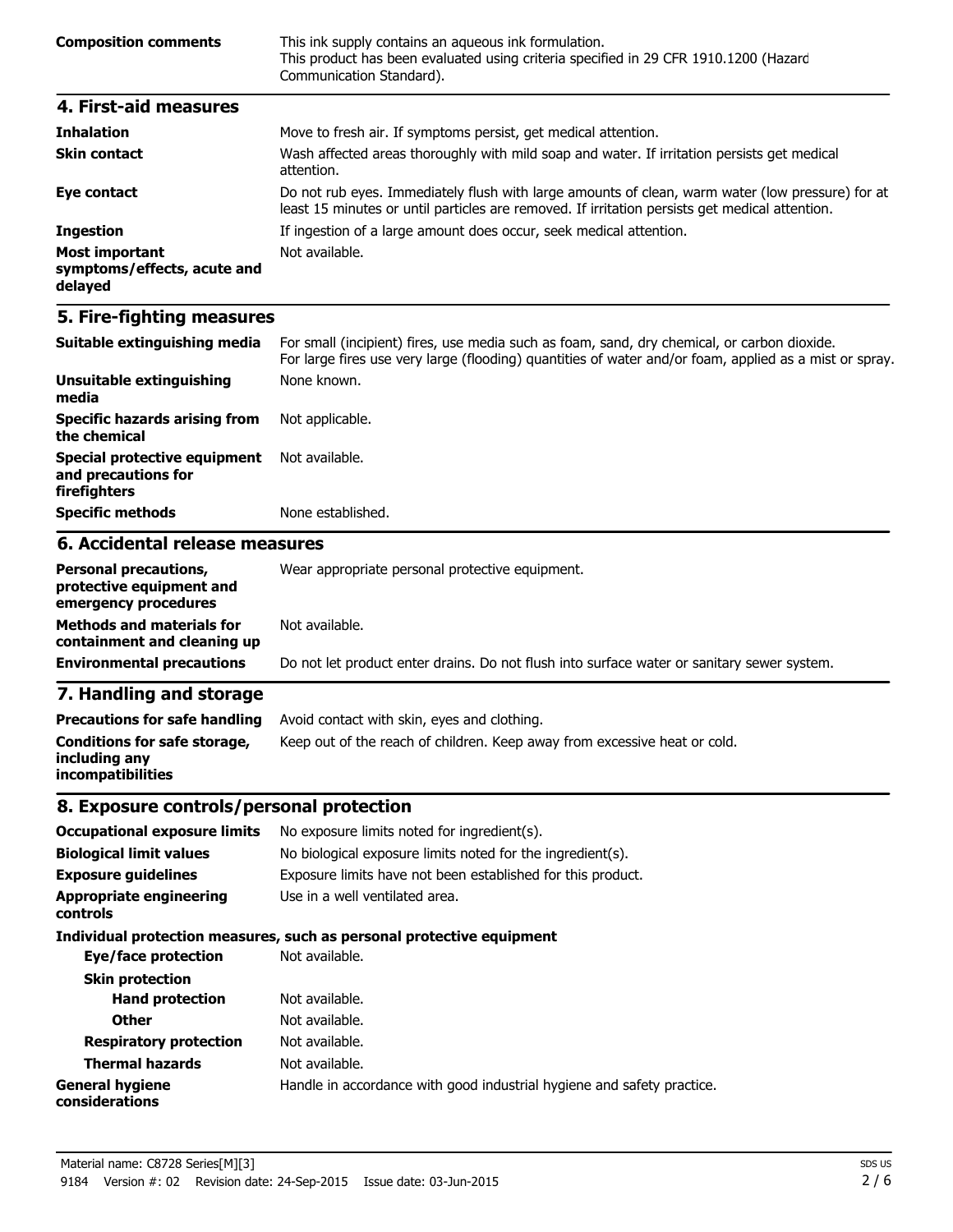# **9. Physical and chemical properties**

| <b>Appearance</b>                                   | Not available.                                          |
|-----------------------------------------------------|---------------------------------------------------------|
| <b>Physical state</b>                               | Liquid.                                                 |
| Color                                               | Magenta                                                 |
| Odor                                                | Not available.                                          |
| <b>Odor threshold</b>                               | Not available.                                          |
| рH                                                  | $6.2 - 6.8$                                             |
| <b>Melting point/freezing point</b>                 | Not available.                                          |
| <b>Initial boiling point and</b><br>boiling range   | Not determined                                          |
| <b>Flash point</b>                                  | $>= 200.0$ °F ( $>= 93.3$ °C) Pensky-Martens Closed Cup |
| <b>Evaporation rate</b>                             | Not determined                                          |
| <b>Flammability (solid, gas)</b>                    | Not available.                                          |
| <b>Upper/lower flammability or explosive limits</b> |                                                         |
| <b>Flammability limit - lower</b><br>(9/6)          | Not determined                                          |
| <b>Flammability limit -</b><br>upper $(% )$         | Not available.                                          |
| <b>Explosive limit - lower</b><br>(9/6)             | Not available.                                          |
| <b>Explosive limit - upper</b><br>(9/6)             | Not available.                                          |
| Vapor pressure                                      | Not determined                                          |
| Solubility(ies)                                     |                                                         |
| <b>Solubility (water)</b>                           | Soluble in water                                        |
| <b>Partition coefficient</b><br>(n-octanol/water)   | Not available.                                          |
| <b>Auto-ignition temperature</b>                    | Not available.                                          |
| <b>Decomposition temperature</b>                    | Not available.                                          |
| <b>Viscosity</b>                                    | $>= 2 cp$                                               |
| <b>Other information</b>                            |                                                         |
| <b>Specific gravity</b>                             | $1 - 1.2$                                               |
| VOC (Weight %)                                      | $<$ 349 g/l                                             |

# **10. Stability and reactivity**

| <b>Reactivity</b>                            | Not available.                                                                                                                                   |
|----------------------------------------------|--------------------------------------------------------------------------------------------------------------------------------------------------|
| <b>Chemical stability</b>                    | Stable under recommended storage conditions.                                                                                                     |
| <b>Possibility of hazardous</b><br>reactions | Will not occur.                                                                                                                                  |
| <b>Conditions to avoid</b>                   | Not available.                                                                                                                                   |
| <b>Incompatible materials</b>                | Incompatible with strong bases and oxidizing agents.                                                                                             |
| <b>Hazardous decomposition</b><br>products   | Upon decomposition, this product may yield gaseous nitrogen oxides, carbon monoxide, carbon<br>dioxide and/or low molecular weight hydrocarbons. |

# **11. Toxicological information**

| Symptoms related to the       | Not available. |
|-------------------------------|----------------|
| physical, chemical and        |                |
| toxicological characteristics |                |
|                               |                |

# **Information on toxicological effects**

| Acute toxicitv                       | Based on available data, the classification criteria are not met. |
|--------------------------------------|-------------------------------------------------------------------|
| Skin corrosion/irritation            | Based on available data, the classification criteria are not met. |
| Serious eve damage/eve<br>irritation | Based on available data, the classification criteria are not met. |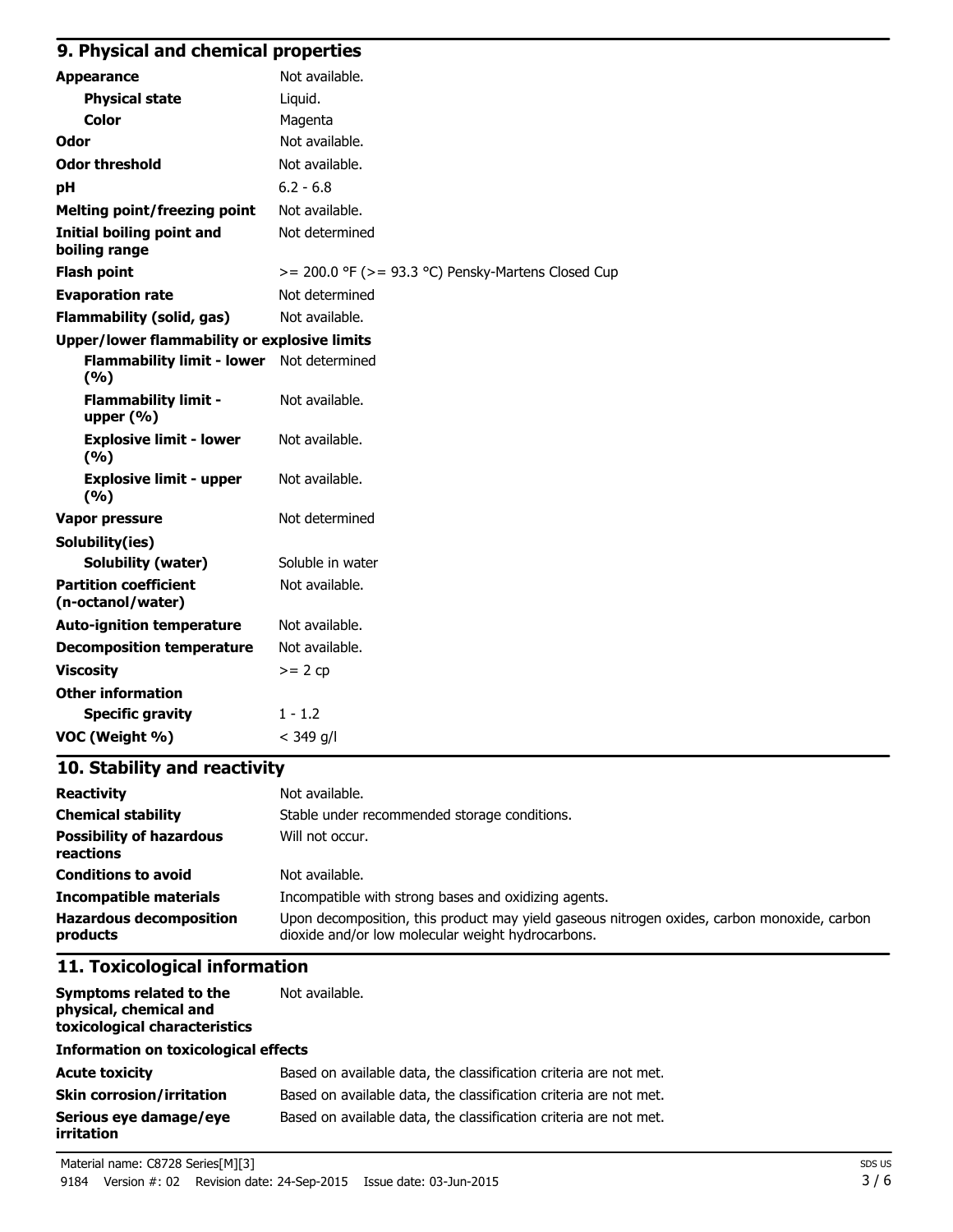| Respiratory or skin sensitization                     |                |                                                                                                                                                                 |
|-------------------------------------------------------|----------------|-----------------------------------------------------------------------------------------------------------------------------------------------------------------|
| <b>Respiratory sensitization</b>                      |                | Based on available data, the classification criteria are not met.                                                                                               |
| <b>Skin sensitization</b>                             |                | Based on available data, the classification criteria are not met.                                                                                               |
| <b>Germ cell mutagenicity</b>                         |                | Based on available data, the classification criteria are not met.                                                                                               |
| Carcinogenicity                                       |                | Based on available data, the classification criteria are not met.                                                                                               |
| <b>Reproductive toxicity</b>                          |                | Based on available data, the classification criteria are not met.                                                                                               |
| Specific target organ toxicity<br>- single exposure   |                | Based on available data, the classification criteria are not met.                                                                                               |
| Specific target organ toxicity<br>- repeated exposure |                | Based on available data, the classification criteria are not met.                                                                                               |
| <b>Aspiration hazard</b>                              |                | Based on available data, the classification criteria are not met.                                                                                               |
| <b>Further information</b>                            |                | Complete toxicity data are not available for this specific formulation<br>Refer to Section 2 for potential health effects and Section 4 for first aid measures. |
| <b>Components</b>                                     | <b>Species</b> | <b>Test Results</b>                                                                                                                                             |
| 2-pyrrolidone (CAS 616-45-5)                          |                |                                                                                                                                                                 |
| <b>Acute</b>                                          |                |                                                                                                                                                                 |
| Oral                                                  |                |                                                                                                                                                                 |
| . 55                                                  | Andreas and an | $200 - 11 - 1$                                                                                                                                                  |

| LD50                             | Guinea pig | 6500 mg/kg             |
|----------------------------------|------------|------------------------|
|                                  | Rat        | 6500 mg/kg             |
| Ammonium nitrate (CAS 6484-52-2) |            |                        |
| Acute                            |            |                        |
| Inhalation                       |            |                        |
| LC50                             | Rat        | $> 88.8$ mg/l, 4 Hours |
| Oral                             |            |                        |
| LD50                             | Rat        | 2217 mg/kg             |
|                                  |            |                        |

# **12. Ecological information**

| <b>Ecotoxicity</b>                                                 |                  |                                                               |                      |
|--------------------------------------------------------------------|------------------|---------------------------------------------------------------|----------------------|
| <b>Product</b>                                                     |                  | <b>Species</b>                                                | <b>Test Results</b>  |
| Magenta ink (CAS Mixture)                                          |                  |                                                               |                      |
| Aquatic                                                            |                  |                                                               |                      |
| Acute                                                              |                  |                                                               |                      |
| Fish                                                               | <b>LC50</b>      | Fathead minnow (Pimephales promelas) $\lt$ 400 mg/l, 96 hours |                      |
| <b>Components</b>                                                  |                  | <b>Species</b>                                                | <b>Test Results</b>  |
| 2-pyrrolidone (CAS 616-45-5)                                       |                  |                                                               |                      |
| Aquatic                                                            |                  |                                                               |                      |
| Crustacea                                                          | EC50             | Water flea (Daphnia pulex)                                    | 13.21 mg/l, 48 hours |
| Ammonium nitrate (CAS 6484-52-2)                                   |                  |                                                               |                      |
| Aquatic                                                            |                  |                                                               |                      |
| Crustacea                                                          | EC <sub>50</sub> | Daphnia                                                       | 100, 48 Hours        |
| <b>Fish</b>                                                        | LC50             | Fish                                                          | 100, 96 Hours        |
| Persistence and degradability                                      | Not available.   |                                                               |                      |
| <b>Bioaccumulative potential</b>                                   |                  | No data available on bioaccumulation.                         |                      |
| Partition coefficient n-octanol / water (log Kow)<br>2-pyrrolidone |                  | $-0.85$                                                       |                      |
| <b>Mobility in soil</b>                                            | Not available.   |                                                               |                      |
| Other adverse effects                                              | Not available.   |                                                               |                      |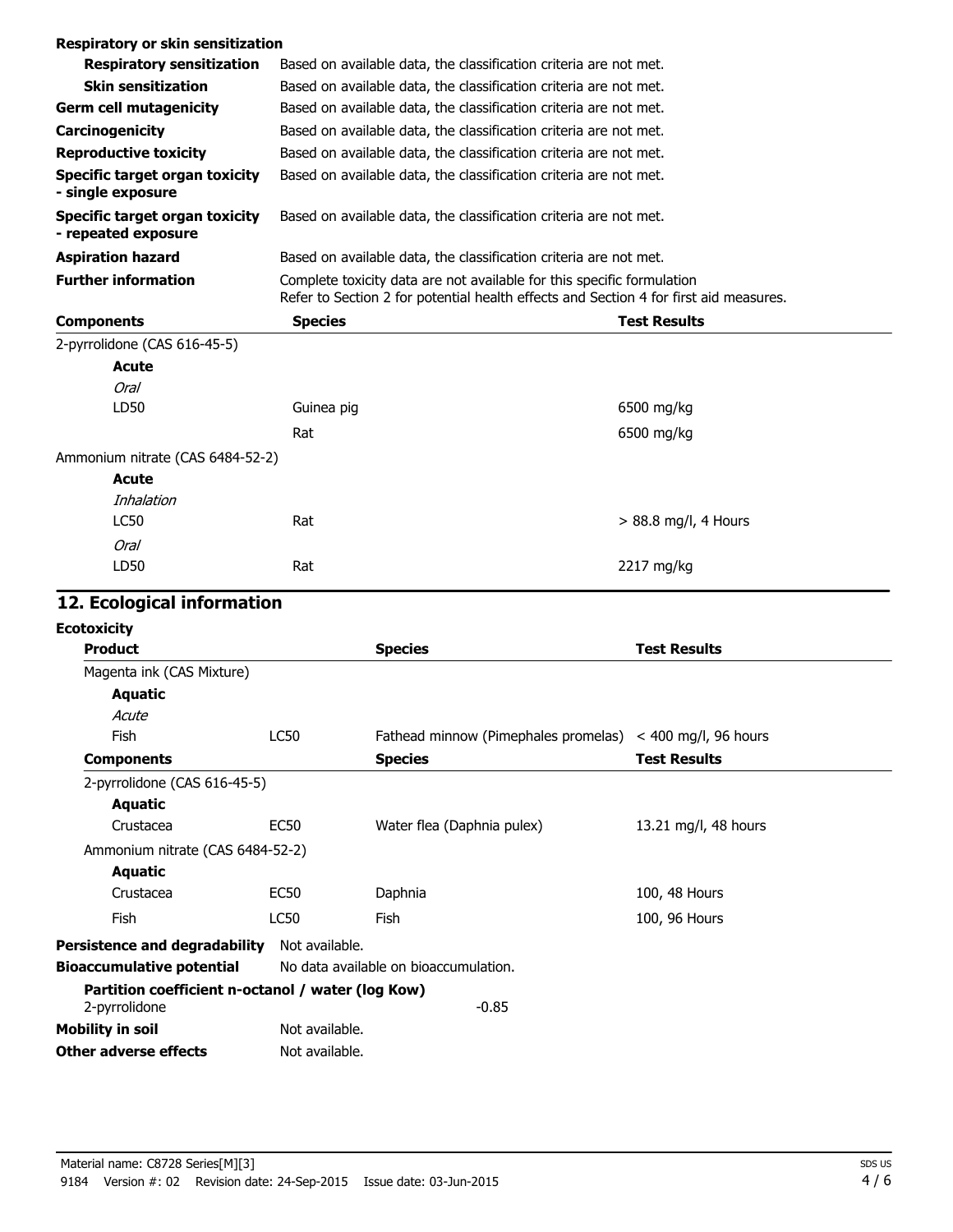#### **13. Disposal considerations**

**Disposal instructions** Do not allow this material to drain into sewers/water supplies.

Dispose of waste material according to Local, State, Federal, and Provincial Environmental Regulations.

HP's Planet Partners (trademark) supplies recycling program enables simple, convenient recycling of HP original inkjet and LaserJet supplies. For more information and to determine if this service is available in your location, please visit http://www.hp.com/recycle.

#### **14. Transport information**

#### **DOT**

Not regulated as dangerous goods.

#### **IATA**

Not regulated as dangerous goods.

# Not regulated as dangerous goods.

**IMDG**

**ADR**

Not regulated as dangerous goods.

**Further information** Not a dangerous good under DOT, IATA, ADR, IMDG, or RID.

#### **15. Regulatory information**

| US federal regulations | US TSCA 12(b): Does not contain listed chemicals. |
|------------------------|---------------------------------------------------|
|                        |                                                   |

#### **TSCA Section 12(b) Export Notification (40 CFR 707, Subpt. D)**

Not regulated.

**CERCLA Hazardous Substance List (40 CFR 302.4)**

Not listed.

#### **SARA 304 Emergency release notification**

Not regulated.

### **OSHA Specifically Regulated Substances (29 CFR 1910.1001-1050)**

Not listed.

#### **Superfund Amendments and Reauthorization Act of 1986 (SARA)**

No

**Hazard categories** Immediate Hazard - No Delayed Hazard - No Fire Hazard - No Pressure Hazard - No Reactivity Hazard - No

#### **SARA 302 Extremely hazardous substance**

Not listed.

**SARA 311/312 Hazardous chemical**

#### **Other federal regulations**

**Safe Drinking Water Act (SDWA)** Not regulated.

#### **US state regulations**

#### **US. Massachusetts RTK - Substance List**

2-pyrrolidone (CAS 616-45-5) Ammonium nitrate (CAS 6484-52-2)

#### **US. New Jersey Worker and Community Right-to-Know Act**

Ammonium nitrate (CAS 6484-52-2)

#### **US. Pennsylvania Worker and Community Right-to-Know Law**

2-pyrrolidone (CAS 616-45-5) Ammonium nitrate (CAS 6484-52-2)

- **US. Rhode Island RTK** Not regulated.
- **US. California Proposition 65** Not Listed.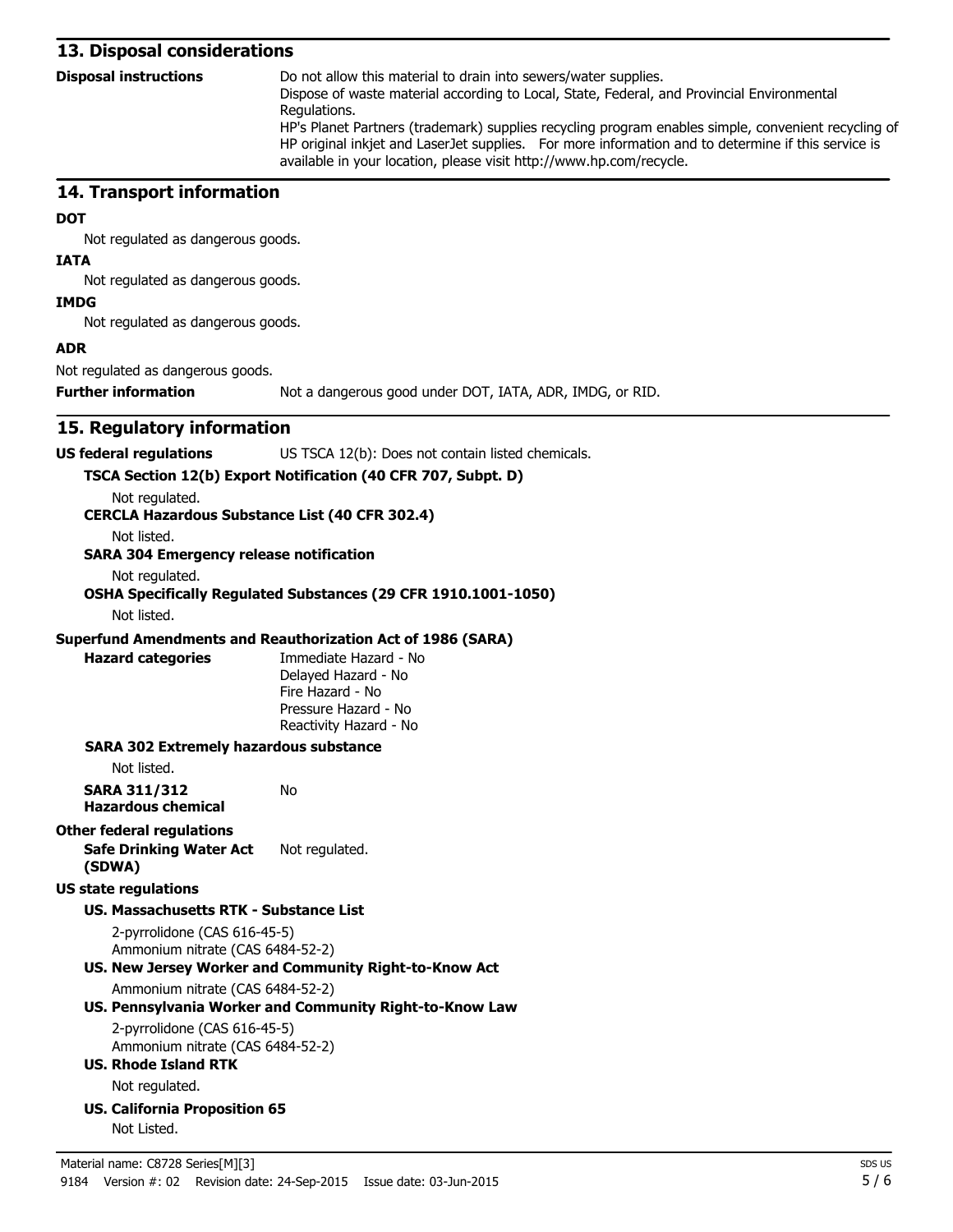| <b>Other information</b>            | VOC content (less water, less exempt compounds) = $\langle$ 1110 g/L (U.S. requirement, not for<br>emissions)<br>VOC data based on formulation (Organic compounds minus solids)                                                                                                                                                                                                                                                                                                                                      |
|-------------------------------------|----------------------------------------------------------------------------------------------------------------------------------------------------------------------------------------------------------------------------------------------------------------------------------------------------------------------------------------------------------------------------------------------------------------------------------------------------------------------------------------------------------------------|
| <b>Regulatory information</b>       | All chemical substances in this HP product have been notified or are exempt from notification under<br>chemical substances notification laws in the following countries: US (TSCA), EU (EINECS/ELINCS),<br>Switzerland, Canada (DSL/NDSL), Australia, Japan, Philippines, South Korea, New Zealand, and<br>China.                                                                                                                                                                                                    |
|                                     | 16. Other information, including date of preparation or last revision                                                                                                                                                                                                                                                                                                                                                                                                                                                |
| Issue date                          | 03-Jun-2015                                                                                                                                                                                                                                                                                                                                                                                                                                                                                                          |
| <b>Revision date</b>                | 24-Sep-2015                                                                                                                                                                                                                                                                                                                                                                                                                                                                                                          |
| <b>Version #</b>                    | 02                                                                                                                                                                                                                                                                                                                                                                                                                                                                                                                   |
| <b>Disclaimer</b>                   | This Safety Data Sheet document is provided without charge to customers of HP. Data is the most<br>current known to HP at the time of preparation of this document and is believed to be accurate. It<br>should not be construed as guaranteeing specific properties of the products as described or<br>suitability for a particular application. This document was prepared to the requirements of the<br>jurisdiction specified in Section 1 above and may not meet regulatory requirements in other<br>countries. |
| <b>Manufacturer information</b>     | HP<br>1501 Page Mill Road<br>Palo Alto, CA 94304-1112 US<br>Direct 1-650-857-5020                                                                                                                                                                                                                                                                                                                                                                                                                                    |
| <b>Explanation of abbreviations</b> |                                                                                                                                                                                                                                                                                                                                                                                                                                                                                                                      |
| <b>ACCTU</b>                        | American Conference of Covernmental Industrial Hygionists                                                                                                                                                                                                                                                                                                                                                                                                                                                            |

| <b>ACGIH</b>  | American Conference of Governmental Industrial Hygienists           |
|---------------|---------------------------------------------------------------------|
| <b>CAS</b>    | <b>Chemical Abstracts Service</b>                                   |
| <b>CERCLA</b> | Comprehensive Environmental Response Compensation and Liability Act |
| <b>CFR</b>    | Code of Federal Regulations                                         |
| <b>COC</b>    | Cleveland Open Cup                                                  |
| <b>DOT</b>    | Department of Transportation                                        |
| <b>EPCRA</b>  | Emergency Planning and Community Right-to-Know Act (aka SARA)       |
| <b>IARC</b>   | International Agency for Research on Cancer                         |
| <b>NIOSH</b>  | National Institute for Occupational Safety and Health               |
| <b>NTP</b>    | National Toxicology Program                                         |
| <b>OSHA</b>   | Occupational Safety and Health Administration                       |
| <b>PEL</b>    | Permissible Exposure Limit                                          |
| <b>RCRA</b>   | Resource Conservation and Recovery Act                              |
| <b>REC</b>    | Recommended                                                         |
| <b>REL</b>    | Recommended Exposure Limit                                          |
| <b>SARA</b>   | Superfund Amendments and Reauthorization Act of 1986                |
| <b>STEL</b>   | Short-Term Exposure Limit                                           |
| <b>TCLP</b>   | Toxicity Characteristics Leaching Procedure                         |
| <b>TLV</b>    | Threshold Limit Value                                               |
| <b>TSCA</b>   | <b>Toxic Substances Control Act</b>                                 |
| <b>VOC</b>    | Volatile Organic Compounds                                          |
|               |                                                                     |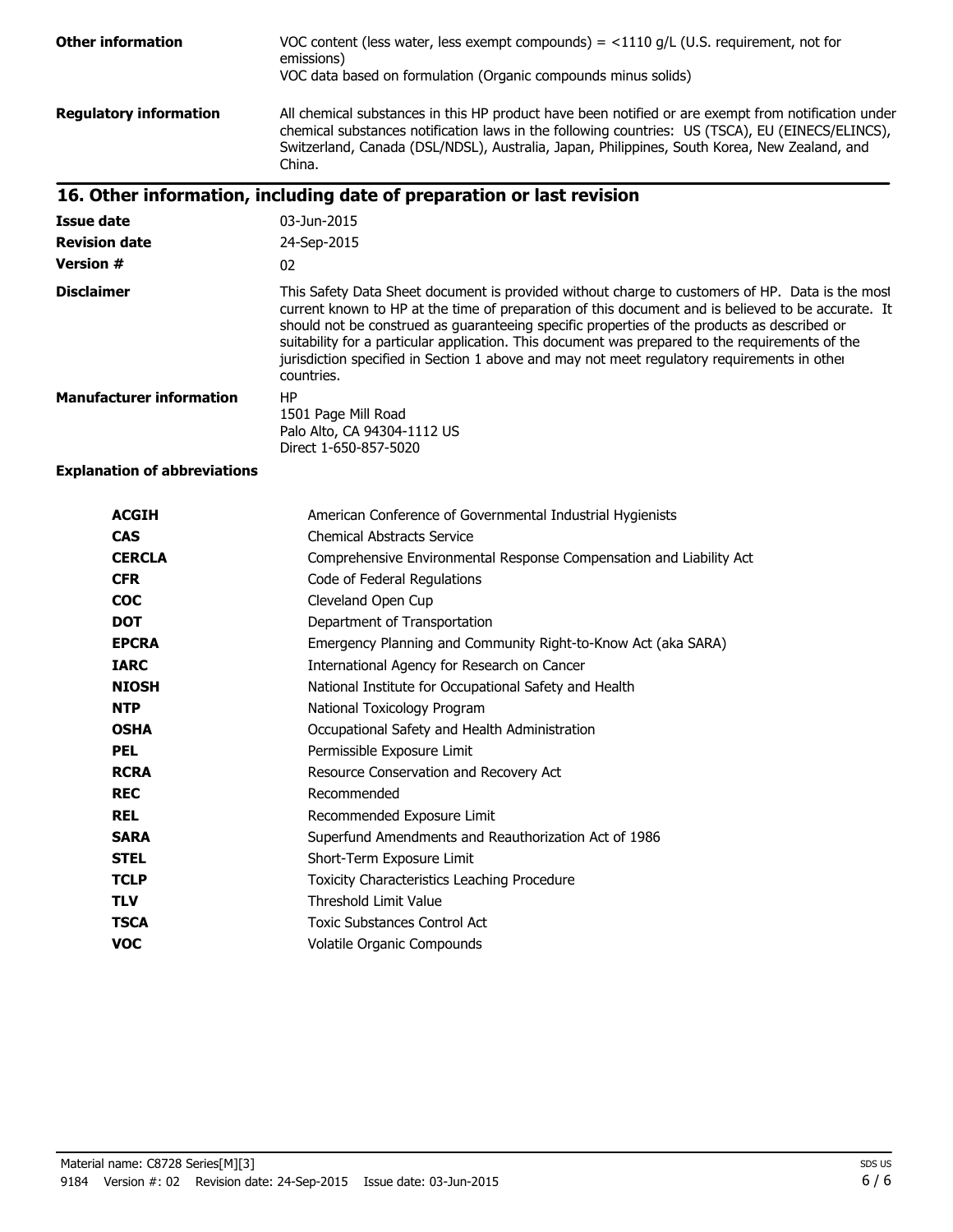

# **SAFETY DATA SHEET**

# **1. Identification**

| <b>Product identifier</b>       | C8728 Series[Y][3]                                                                                                                                                                                                                                                                                                                             |
|---------------------------------|------------------------------------------------------------------------------------------------------------------------------------------------------------------------------------------------------------------------------------------------------------------------------------------------------------------------------------------------|
| Other means of identification   | Not available.                                                                                                                                                                                                                                                                                                                                 |
| <b>Recommended use</b>          | Not available.                                                                                                                                                                                                                                                                                                                                 |
| <b>Recommended restrictions</b> | None known.                                                                                                                                                                                                                                                                                                                                    |
| <b>Company identification</b>   | HP<br>1501 Page Mill Road<br>Palo Alto, CA 94304-1112<br>United States<br>Telephone 650-857-5020<br>HP health effects line<br>(Toll-free within the US) 1-800-457-4209<br>(Direct) 1-760-710-0048<br><b>HP Customer Care Line</b><br>(Toll-free within the US) 1-800-474-6836<br>(Direct) 1-208-323-2551<br>Email: hpcustomer.inguiries@hp.com |

# **2. Hazard(s) identification**

| <b>Physical hazards</b>                      | Not classified.                                                                                                                                                                                                                                                                                |
|----------------------------------------------|------------------------------------------------------------------------------------------------------------------------------------------------------------------------------------------------------------------------------------------------------------------------------------------------|
| <b>Health hazards</b>                        | Not classified.                                                                                                                                                                                                                                                                                |
| <b>Environmental hazards</b>                 | Not classified.                                                                                                                                                                                                                                                                                |
| <b>OSHA defined hazards</b>                  | Not classified.                                                                                                                                                                                                                                                                                |
| Label elements                               |                                                                                                                                                                                                                                                                                                |
| <b>Hazard symbol</b>                         | None.                                                                                                                                                                                                                                                                                          |
| Signal word                                  | None.                                                                                                                                                                                                                                                                                          |
| <b>Hazard statement</b>                      | Not available.                                                                                                                                                                                                                                                                                 |
| <b>Precautionary statement</b>               |                                                                                                                                                                                                                                                                                                |
| <b>Prevention</b>                            | Not available.                                                                                                                                                                                                                                                                                 |
| <b>Response</b>                              | Not available.                                                                                                                                                                                                                                                                                 |
| <b>Storage</b>                               | Not available.                                                                                                                                                                                                                                                                                 |
| <b>Disposal</b>                              | Not available.                                                                                                                                                                                                                                                                                 |
| Hazard(s) not otherwise<br>classified (HNOC) | Potential routes of overexposure to this product are skin and eye contact. Inhalation of vapor and<br>ingestion are not expected to be significant routes of exposure for this product under normal use<br>conditions. Complete toxicity data are not available for this specific formulation. |
| <b>Supplemental information</b>              | This product is not classified as hazardous according to OSHA CFR 1910.1200 (HazCom 2012).                                                                                                                                                                                                     |

#### **3. Composition/information on ingredients**

**Mixtures**

| <b>Chemical name</b>                | <b>Common name and synonyms</b> | <b>CAS number</b> | $\frac{0}{0}$ |
|-------------------------------------|---------------------------------|-------------------|---------------|
| Water                               |                                 | 7732-18-5         | 65-75         |
| 1,5-pentanediol                     |                                 | 111-29-5          | ~10           |
| 2-pyrrolidone                       |                                 | 616-45-5          | < 7.5         |
| Magnesium nitrate hexahydrate       |                                 | 10377-60-3        | < 7.5         |
| naphthalenesulfonate salt #12       |                                 | Proprietary       | < 5           |
| Ammonium nitrate                    |                                 | 6484-52-2         | < 2.5         |
| Arylazopyrazolesulfonate salt $# 3$ |                                 | Proprietary       | < 2.5         |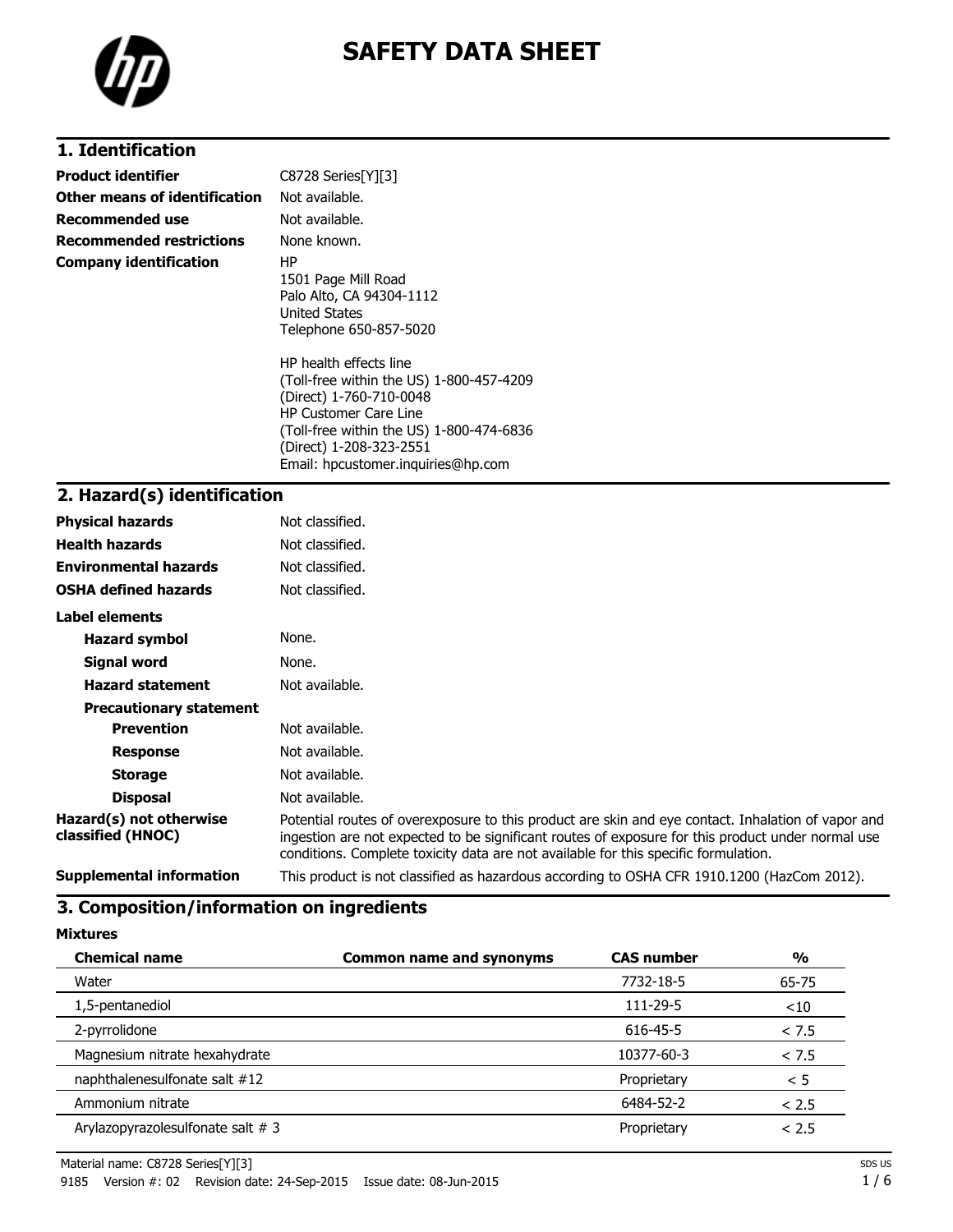| <b>Composition comments</b> | This ink supply contains an aqueous ink formulation.<br>This product has been evaluated using criteria specified in 29 CFR 1910.1200 (Hazard<br>Communication Standard). |
|-----------------------------|--------------------------------------------------------------------------------------------------------------------------------------------------------------------------|
|                             |                                                                                                                                                                          |

| 4. First-aid measures                                    |                                                                                                                                                                                                    |
|----------------------------------------------------------|----------------------------------------------------------------------------------------------------------------------------------------------------------------------------------------------------|
| <b>Inhalation</b>                                        | Move to fresh air. If symptoms persist, get medical attention.                                                                                                                                     |
| <b>Skin contact</b>                                      | Wash affected areas thoroughly with mild soap and water. If irritation persists get medical<br>attention.                                                                                          |
| Eye contact                                              | Do not rub eyes. Immediately flush with large amounts of clean, warm water (low pressure) for at<br>least 15 minutes or until particles are removed. If irritation persists get medical attention. |
| <b>Ingestion</b>                                         | If ingestion of a large amount does occur, seek medical attention.                                                                                                                                 |
| Most important<br>symptoms/effects, acute and<br>delayed | Not available.                                                                                                                                                                                     |

# **5. Fire-fighting measures**

| Suitable extinguishing media                                               | For small (incipient) fires, use media such as foam, sand, dry chemical, or carbon dioxide.<br>For large fires use very large (flooding) quantities of water and/or foam, applied as a mist or spray. |
|----------------------------------------------------------------------------|-------------------------------------------------------------------------------------------------------------------------------------------------------------------------------------------------------|
| Unsuitable extinguishing<br>media                                          | None known.                                                                                                                                                                                           |
| <b>Specific hazards arising from</b><br>the chemical                       | Not applicable.                                                                                                                                                                                       |
| <b>Special protective equipment</b><br>and precautions for<br>firefighters | Not available.                                                                                                                                                                                        |
| Specific methods                                                           | None established.                                                                                                                                                                                     |

# **6. Accidental release measures**

| <b>Personal precautions,</b><br>protective equipment and<br>emergency procedures | Wear appropriate personal protective equipment.                                            |
|----------------------------------------------------------------------------------|--------------------------------------------------------------------------------------------|
| <b>Methods and materials for</b><br>containment and cleaning up                  | Not available.                                                                             |
| <b>Environmental precautions</b>                                                 | Do not let product enter drains. Do not flush into surface water or sanitary sewer system. |

# **7. Handling and storage**

| <b>Precautions for safe handling</b>                                      | Avoid contact with skin, eves and clothing.                               |
|---------------------------------------------------------------------------|---------------------------------------------------------------------------|
| Conditions for safe storage,<br>including any<br><i>incompatibilities</i> | Keep out of the reach of children. Keep away from excessive heat or cold. |

# **8. Exposure controls/personal protection**

| <b>Occupational exposure limits</b>               | No exposure limits noted for ingredient(s).                            |  |  |
|---------------------------------------------------|------------------------------------------------------------------------|--|--|
| <b>Biological limit values</b>                    | No biological exposure limits noted for the ingredient(s).             |  |  |
| <b>Exposure quidelines</b>                        | Exposure limits have not been established for this product.            |  |  |
| <b>Appropriate engineering</b><br><b>controls</b> | Use in a well ventilated area.                                         |  |  |
|                                                   | Individual protection measures, such as personal protective equipment  |  |  |
| Eye/face protection                               | Not available.                                                         |  |  |
| <b>Skin protection</b>                            |                                                                        |  |  |
| <b>Hand protection</b>                            | Not available.                                                         |  |  |
| <b>Other</b>                                      | Not available.                                                         |  |  |
| <b>Respiratory protection</b>                     | Not available.                                                         |  |  |
| <b>Thermal hazards</b>                            | Not available.                                                         |  |  |
| <b>General hygiene</b><br>considerations          | Handle in accordance with good industrial hygiene and safety practice. |  |  |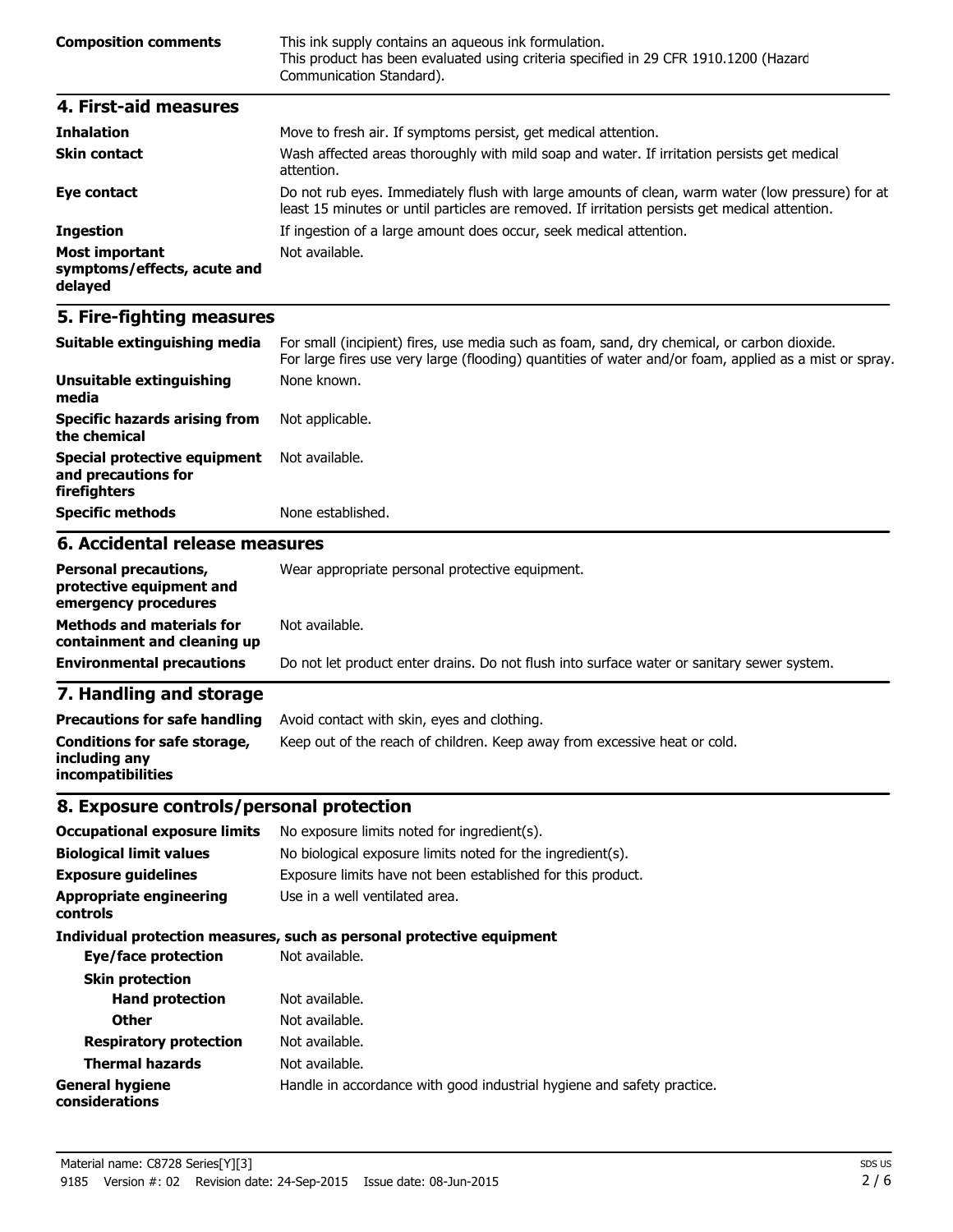### **9. Physical and chemical properties**

| <b>Appearance</b>                                   | Not available.                                          |  |
|-----------------------------------------------------|---------------------------------------------------------|--|
| <b>Physical state</b>                               | Liquid.                                                 |  |
| <b>Color</b>                                        | Yellow                                                  |  |
| Odor                                                | Not available.                                          |  |
| <b>Odor threshold</b>                               | Not available.                                          |  |
| рH                                                  | $6.2 - 6.8$                                             |  |
| <b>Melting point/freezing point</b>                 | Not available.                                          |  |
| <b>Initial boiling point and</b><br>boiling range   | Not determined                                          |  |
| <b>Flash point</b>                                  | $>= 200.0$ °F ( $>= 93.3$ °C) Pensky-Martens Closed Cup |  |
| <b>Evaporation rate</b>                             | Not determined                                          |  |
| <b>Flammability (solid, gas)</b>                    | Not available.                                          |  |
| <b>Upper/lower flammability or explosive limits</b> |                                                         |  |
| Flammability limit - lower Not determined<br>(9/6)  |                                                         |  |
| <b>Flammability limit -</b><br>upper $(% )$         | Not available.                                          |  |
| <b>Explosive limit - lower</b><br>(9/6)             | Not available.                                          |  |
| <b>Explosive limit - upper</b><br>(9/6)             | Not available.                                          |  |
| Vapor pressure                                      | Not determined                                          |  |
| Solubility(ies)                                     |                                                         |  |
| <b>Solubility (water)</b>                           | Soluble in water                                        |  |
| <b>Partition coefficient</b><br>(n-octanol/water)   | Not available.                                          |  |
| <b>Auto-ignition temperature</b>                    | Not available.                                          |  |
| <b>Decomposition temperature</b>                    | Not available.                                          |  |
| <b>Viscosity</b>                                    | $>= 2 cp$                                               |  |
| <b>Other information</b>                            |                                                         |  |
| <b>Specific gravity</b>                             | $1 - 1.2$                                               |  |
| VOC (Weight %)                                      | $<$ 340 g/l                                             |  |

# **10. Stability and reactivity**

| <b>Reactivity</b>                            | Not available.                                                                                                                                   |
|----------------------------------------------|--------------------------------------------------------------------------------------------------------------------------------------------------|
| <b>Chemical stability</b>                    | Stable under recommended storage conditions.                                                                                                     |
| <b>Possibility of hazardous</b><br>reactions | Will not occur.                                                                                                                                  |
| <b>Conditions to avoid</b>                   | Not available.                                                                                                                                   |
| <b>Incompatible materials</b>                | Incompatible with strong bases and oxidizing agents.                                                                                             |
| <b>Hazardous decomposition</b><br>products   | Upon decomposition, this product may yield gaseous nitrogen oxides, carbon monoxide, carbon<br>dioxide and/or low molecular weight hydrocarbons. |

### **11. Toxicological information**

| Symptoms related to the              | Not available. |
|--------------------------------------|----------------|
| physical, chemical and               |                |
| toxicological characteristics        |                |
| Information on toxicological effects |                |

#### **Acute toxicity** Based on available data, the classification criteria are not met. **Skin corrosion/irritation** Based on available data, the classification criteria are not met. **Serious eye damage/eye irritation** Based on available data, the classification criteria are not met.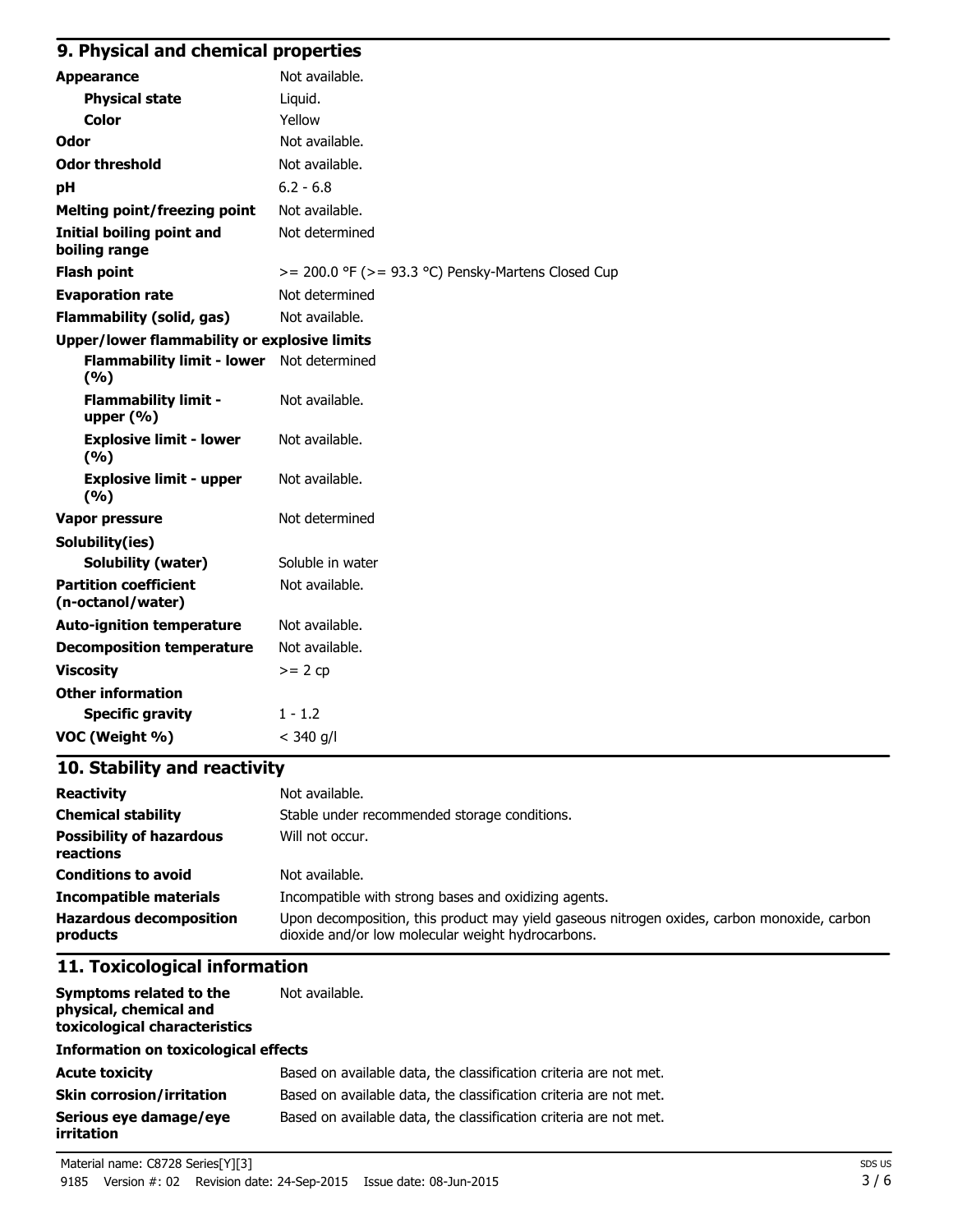| Respiratory or skin sensitization                     |                                                                                                                                                                 |                                                                   |                     |  |  |
|-------------------------------------------------------|-----------------------------------------------------------------------------------------------------------------------------------------------------------------|-------------------------------------------------------------------|---------------------|--|--|
| <b>Respiratory sensitization</b>                      |                                                                                                                                                                 | Based on available data, the classification criteria are not met. |                     |  |  |
| <b>Skin sensitization</b>                             |                                                                                                                                                                 | Based on available data, the classification criteria are not met. |                     |  |  |
| <b>Germ cell mutagenicity</b>                         |                                                                                                                                                                 | Based on available data, the classification criteria are not met. |                     |  |  |
| Carcinogenicity                                       |                                                                                                                                                                 | Based on available data, the classification criteria are not met. |                     |  |  |
| <b>Reproductive toxicity</b>                          |                                                                                                                                                                 | Based on available data, the classification criteria are not met. |                     |  |  |
| Specific target organ toxicity<br>- single exposure   | Based on available data, the classification criteria are not met.                                                                                               |                                                                   |                     |  |  |
| Specific target organ toxicity<br>- repeated exposure | Based on available data, the classification criteria are not met.                                                                                               |                                                                   |                     |  |  |
| <b>Aspiration hazard</b>                              | Based on available data, the classification criteria are not met.                                                                                               |                                                                   |                     |  |  |
| <b>Further information</b>                            | Complete toxicity data are not available for this specific formulation<br>Refer to Section 2 for potential health effects and Section 4 for first aid measures. |                                                                   |                     |  |  |
| <b>Components</b>                                     | <b>Species</b>                                                                                                                                                  |                                                                   | <b>Test Results</b> |  |  |
| 2-pyrrolidone (CAS 616-45-5)                          |                                                                                                                                                                 |                                                                   |                     |  |  |
| <b>Acute</b>                                          |                                                                                                                                                                 |                                                                   |                     |  |  |
| Oral                                                  |                                                                                                                                                                 |                                                                   |                     |  |  |
| LD50                                                  | Guinea pig                                                                                                                                                      |                                                                   | 6500 mg/kg          |  |  |
|                                                       | Rat                                                                                                                                                             |                                                                   | 6500 mg/kg          |  |  |

| Ammonium nitrate (CAS 6484-52-2) |     |                        |
|----------------------------------|-----|------------------------|
| <b>Acute</b>                     |     |                        |
| Inhalation                       |     |                        |
| <b>LC50</b>                      | Rat | $> 88.8$ mg/l, 4 Hours |
| Oral                             |     |                        |
| LD50                             | Rat | 2217 mg/kg             |
|                                  |     |                        |

# **12. Ecological information**

| <b>Ecotoxicity</b>                                  |                |                                                           |                      |
|-----------------------------------------------------|----------------|-----------------------------------------------------------|----------------------|
| <b>Product</b>                                      |                | <b>Species</b>                                            | <b>Test Results</b>  |
| Yellow ink (CAS Mixture)                            |                |                                                           |                      |
| <b>Aquatic</b>                                      |                |                                                           |                      |
| Acute                                               |                |                                                           |                      |
| <b>Fish</b>                                         | <b>LC50</b>    | Fathead minnow (Pimephales promelas) < 400 mg/l, 96 hours |                      |
| <b>Components</b>                                   |                | <b>Species</b>                                            | <b>Test Results</b>  |
| 2-pyrrolidone (CAS 616-45-5)                        |                |                                                           |                      |
| <b>Aquatic</b>                                      |                |                                                           |                      |
| Crustacea                                           | <b>EC50</b>    | Water flea (Daphnia pulex)                                | 13.21 mg/l, 48 hours |
| Ammonium nitrate (CAS 6484-52-2)                    |                |                                                           |                      |
| Aquatic                                             |                |                                                           |                      |
| Crustacea                                           | <b>EC50</b>    | Daphnia                                                   | 100, 48 Hours        |
| <b>Fish</b>                                         | <b>LC50</b>    | Fish                                                      | 100, 96 Hours        |
| Arylazopyrazolesulfonate salt # 3 (CAS Proprietary) |                |                                                           |                      |
| <b>Aquatic</b>                                      |                |                                                           |                      |
| Fish                                                | <b>LC50</b>    | Fathead minnow (Pimephales promelas) > 180 mg/l, 96 hours |                      |
| Persistence and degradability                       | Not available. |                                                           |                      |
| <b>Bioaccumulative potential</b>                    |                | No data available on bioaccumulation.                     |                      |
| Partition coefficient n-octanol / water (log Kow)   |                |                                                           |                      |
| 2-pyrrolidone                                       |                | $-0.85$                                                   |                      |
| <b>Mobility in soil</b>                             | Not available. |                                                           |                      |
| <b>Other adverse effects</b>                        | Not available. |                                                           |                      |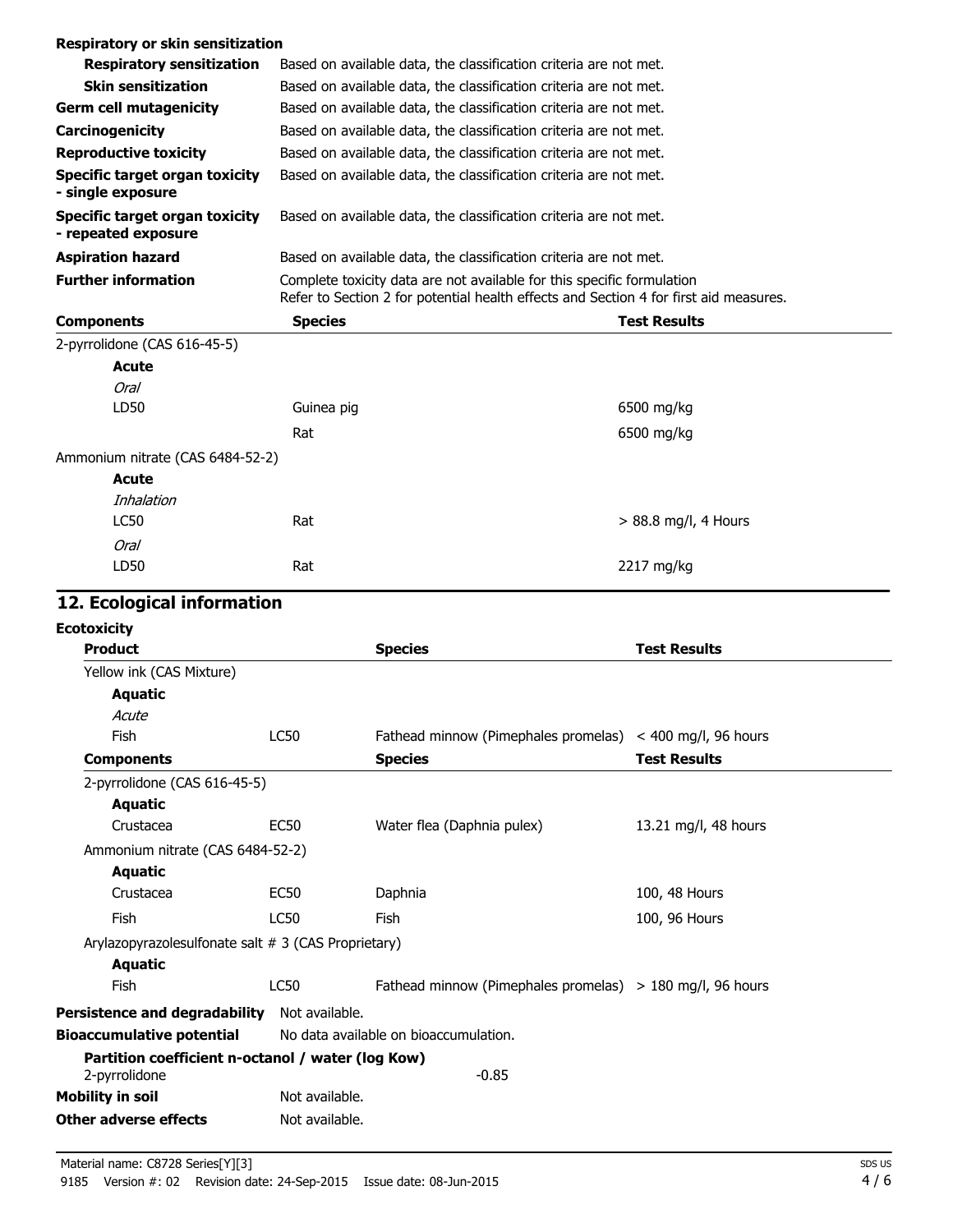#### **13. Disposal considerations**

**Disposal instructions** Do not allow this material to drain into sewers/water supplies.

Dispose of waste material according to Local, State, Federal, and Provincial Environmental Regulations.

HP's Planet Partners (trademark) supplies recycling program enables simple, convenient recycling of HP original inkjet and LaserJet supplies. For more information and to determine if this service is available in your location, please visit http://www.hp.com/recycle.

#### **14. Transport information**

#### **DOT**

Not regulated as dangerous goods.

#### **IATA**

Not regulated as dangerous goods.

# Not regulated as dangerous goods.

**IMDG**

**ADR**

Not regulated as dangerous goods.

**Further information** Not a dangerous good under DOT, IATA, ADR, IMDG, or RID.

#### **15. Regulatory information**

| US TSCA 12(b): Does not contain listed chemicals. |
|---------------------------------------------------|
|                                                   |

#### **TSCA Section 12(b) Export Notification (40 CFR 707, Subpt. D)**

Not regulated.

**CERCLA Hazardous Substance List (40 CFR 302.4)**

Not listed.

#### **SARA 304 Emergency release notification**

Not regulated.

## **OSHA Specifically Regulated Substances (29 CFR 1910.1001-1050)**

Not listed.

#### **Superfund Amendments and Reauthorization Act of 1986 (SARA)**

No

**Hazard categories** Immediate Hazard - No Delayed Hazard - No Fire Hazard - No Pressure Hazard - No Reactivity Hazard - No

#### **SARA 302 Extremely hazardous substance**

Not listed.

**SARA 311/312 Hazardous chemical**

#### **Other federal regulations**

**Safe Drinking Water Act (SDWA)** Not regulated.

#### **US state regulations**

#### **US. Massachusetts RTK - Substance List**

2-pyrrolidone (CAS 616-45-5) Ammonium nitrate (CAS 6484-52-2)

#### **US. New Jersey Worker and Community Right-to-Know Act**

Ammonium nitrate (CAS 6484-52-2)

#### **US. Pennsylvania Worker and Community Right-to-Know Law**

2-pyrrolidone (CAS 616-45-5) Ammonium nitrate (CAS 6484-52-2)

#### **US. Rhode Island RTK** Not regulated.

**US. California Proposition 65** Not Listed.